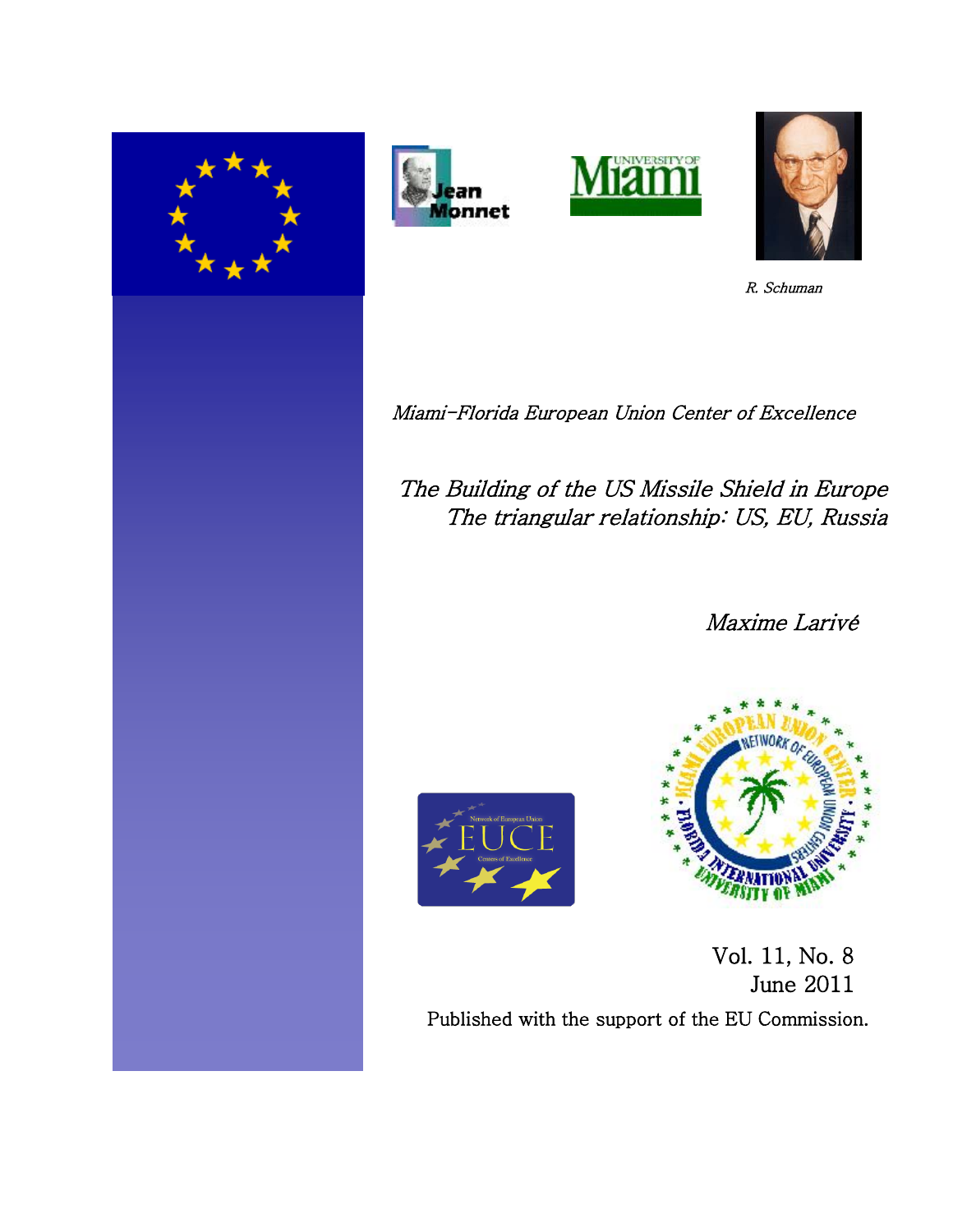# **EUMA**

*European Union Miami Analysis* **(EUMA), Special Series,** is a service of analytical essays on current, trend setting issues and developing news about the European Union.

These papers are produced by the Jean Monnet Chair, in cooperation with the Miami-Florida European Union Center of Excellence (a partnership of the University of Miami and Florida International University) as an outreach service for the academic, business and diplomatic communities.

Among the topics to be included in the series, the following are suggested:

- $\triangleright$  The collapse of the Constitution and its rescue
- $\triangleright$  Turkey: prospects of membership
- $\triangleright$  Immigration crisis and cultural challenges
- $\triangleright$  Security threats and responses
- > The EU and Latin America
- $\triangleright$  The EU as a model and reference in the world
- $\triangleright$  The Common Agricultural Policy and other public subsidies
- $\triangleright$  The euro and the dollar
- $\triangleright$  EU image in the United States

These topics form part of the pressing agenda of the EU and represent the multifaceted and complex nature of the European integration process. These papers also seek to highlight the internal and external dynamics which influence the workings of the EU and its relationship with the rest the world.

#### *Miami - Florida European Union Center Jean Monnet Chair Staff*

101 Ferré Building **María Lorca** (Associate Editor) Phone: 305-284-3266 Fax: (305) 284 4406 Web: [www.miami.edu/eucenter](http://www.miami.edu/eucenter) **Florida International University**

University of Miami **Joaquín Roy** (Director) 1000 Memorial Drive **Astrid Boening** (Associate Director) Coral Gables, FL 33124-2231 **Maxime Larivé** (Research Assistant)

Rebecca Friedman (FIU, Co Director)

#### *Inter-American Jean Monnet Chair Editorial Board:*

**Carlos Hakansson,** Universidad de Piura, Perú **Finn Laursen,** Dalhousie University, Halifax, Canada **Michel Levi-Coral,** Universidad Andina Simón Bolívar, Quito, Ecuador **José Luis Martínez-Estay¸** Universidad de los Andes, Santiago de Chile, Chile **Félix Peña,** Universidad Nacional de Tres de Febrero, Buenos Aires, Argentina **Stephan Sberro**, Instituto Tecnológico Autónomo de México **Eric Tremolada**, Universidad del Externado de Colombia, Bogotá, Colombia

## *International Jean Monnet Chair Editorial Advisors:*

**Francesc Granell**, University of Barcelona, Spain **Ramūnas Vilpišauskas,** Vilnius University, Lithuania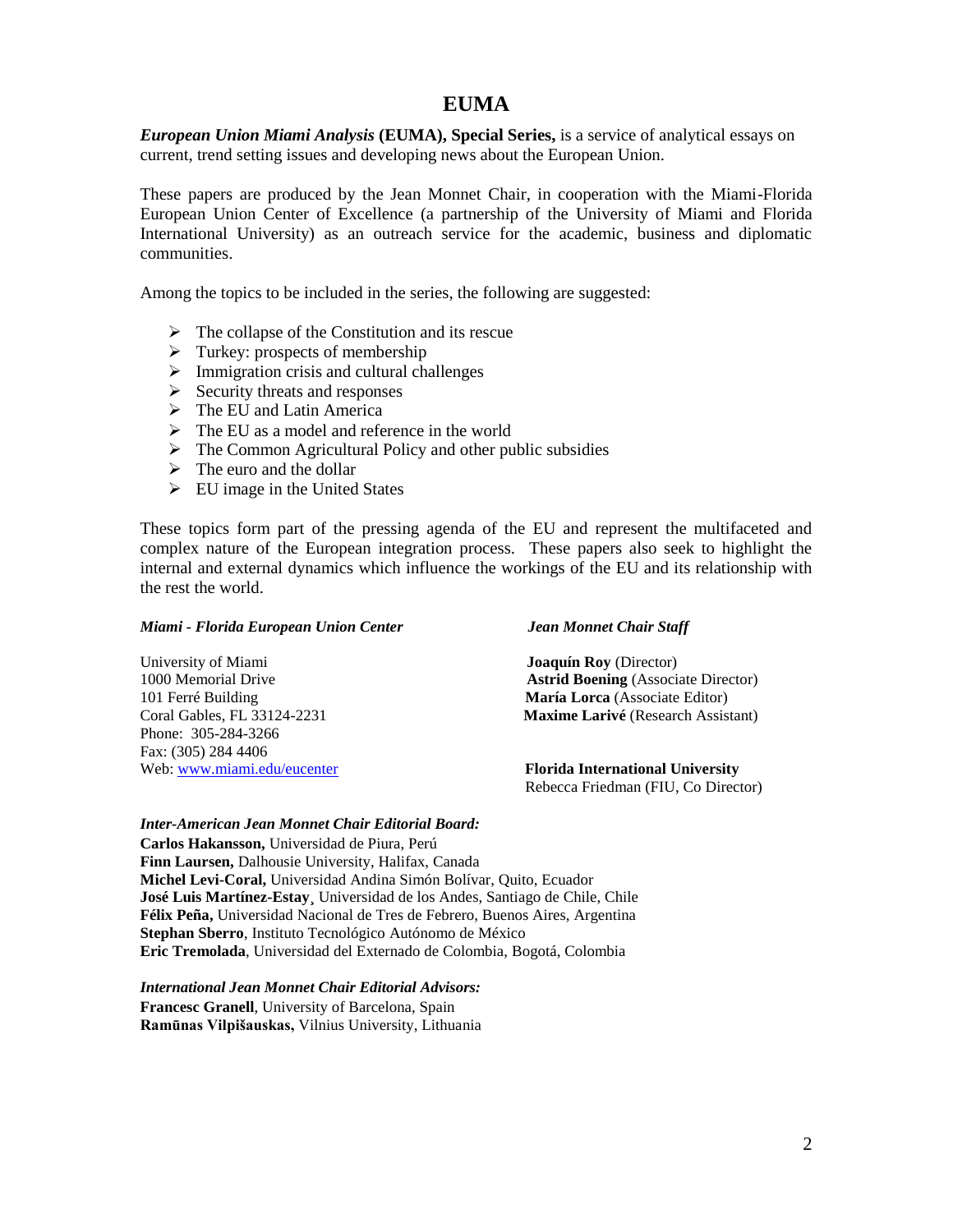# **The Building of the US Missile Shield in Europe during the Bush Era. The triangular relationship: US, EU, Russia**

# **Maxime Larivé**

#### **Introduction**

 $\overline{a}$ 

It all started at the end of World War two when the United States under President Truman decided to use nuclear power against Japan in order to end the conflict. Since then, the race for nuclear weapons has never ceased. Russia became the second nuclear power in 1949, followed by the United Kingdom (1952), France (1960), China (1964), India (1974) and Pakistan (1998). During Reagan"s presidency from 1981 to 1989, President Reagan initiated a nuclear missile shield project programmed to protect the US from any sort of Russian nuclear attack. This program has been called the "Star Wars" project and is a symbol of the Cold War era. Since the beginning of the 1990s, the project has lost some of its strengths, as it was not considered anymore as a core instrument to ensure US security. However, the events of September 11, 2001 changed the US perceptions of threat. Since then, the Bush administration, along with the "war on terror," had revitalized the "Star Wars" project. Vast amount of money have been spent, and missiles silos have been built in California, Alaska, the UK, and Greenland. But the problem became international as soon as the US decided to finance the building of two pieces of the missile shield puzzle: a missile interceptor site in Poland and a X-band radar in the Czech Republic. Both states are NATO members and joined the European Union in 2004.

Such military constructions sponsored by the US on the European continent, more especially former states under soviet influence and new EU Member States, created interference in the European balance of power. On one side, Russia, which was recovering economically and internationally, had tried under the Presidencies of Vladimir Putin to reinstitute its influence through the use of neo-imperial foreign policy over its "lost territories." On the other side, the European Union, which saw its largest wave of enlargement in 2004 composed essentially of Newly Independent States (NIS), was evolving into unknown waters. The EU had been working on the integration process of these NIS, but also on developing a common external policy. In addition, the interactions between the EU and Russia have turned out to be tense and blurry since 2000, when Vladimir Putin ascended to the Russian presidency. The EU has been seeking to enforce democracy and the rule of law in Russia, whereas, Moscow saw its future through the lens of a more authoritarian regime, or a "managed democracy." On top of this, Washington was planning the construction of part of its missile shield in Poland and Czech Republic in order to protect its "allies" and its territory from a potential nuclear attack orchestrated by Tehran.

So we can see emerging tensions in the triangular relationship (US-Russia-EU) around the case of the missile shield. In order to study such a topic, several questions need to be raised: What statement was the US making towards the EU, Russia, and the world? Was the missile shield program really built in order to tackle any nuclear attack launched by Iran or another "rogue state'? Did this 'crisis' represent an alarm or an opportunity for the EU to master its own military and security destiny? What were the perceptions of individual EU Member States regarding the missile shield program?

Maxime Larivé is a PhD Candidate in International Relations at the University of Miami (FL). He is working on his PhD dissertation, which looks at the question of the unification of the European security and defense policy during the Solana era. He holds a Bachelor degree in History and Geography from the University of Nice (France) and a Master degree in International Relations from Suffolk University (Boston, MA). He also works as a Research Assistant at the European Union Center of Excellence and as a Lecturer at the University of Miami. He writes weekly blogs on EU foreign policy for the Foreign Policy Association.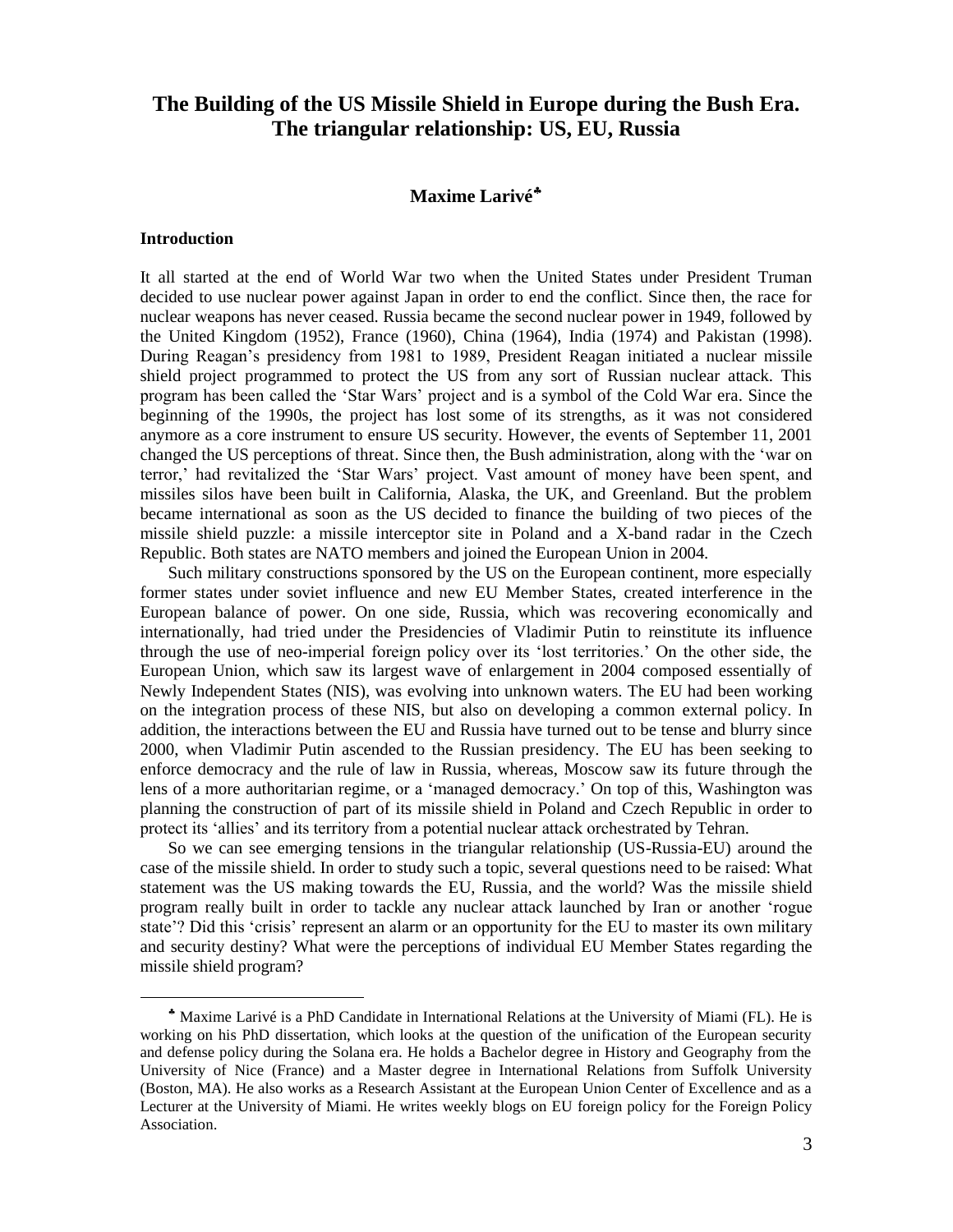#### **Historical and Political Background**

The US desires to possess a missile defense system appeared in the 1950s, right after the possession of nuclear bombs by other states. "An early example of missile defense was the US Safeguard system (1969-1976) built to protect the Minutemen silos housing US intercontinental ballistic missiles (ICBM). At the same time, the Soviet Union deployed its own system, Galosh, to protect Moscow and its surroundings from incoming ballistic missiles" (Lindstrom 2008, 1). But, the actual missile defense system, so-called "Star War" project, was initiated under President Ronald Reagan 25 years ago, when he launched the creation of an integrated Ballistic Missile Defense System (BMDS). The goals were to "develop anti-ballistic missile technologies to improve our [American] national security and lessen our reliance on nuclear deterrence" (Missile Defense Agency 2007a, 1). Since the 1980s, the US has spent over \$110 billion in the system of national missile defense.

When President George W. Bush arrived in office in 2000, he made the ballistic missile defense deployment system a national security objective for the future. "The Bush Administration substantially increased the funding for missile defense programs and laid the foundation for withdrawal from the 1972 ABM Treaty" (Hildreth 2007, 5). The argument was that Russia was not a threat anymore to the US, and that the new threats came instead from the proliferation of ballistic missiles and weapons of mass destruction (WMD). Iran, North Korea and Iraq were identified as potential enemies seeking for nuclear power. Soon after, the US started the construction of missile silos and radars in Alaska and California, but also overseas, in Greenland and the United Kingdom. Then, the Bush Administration in 2002 scrapped the 1972 ABM treaty in order to "deploy the re-named Ground Based Midcourse Defense System" (US Congress 2007c, 5).

According to the Bush administration, the most imminent threat came from Iran and North Korea. Since the arrival of conservative leader Mahmoud Ahmadinejad to the presidency of the Islamic Republic of Iran, the US concerns considerably increased due to the assumptions that Tehran was seeking for military and civilian nuclear power. Even though in November 2007, the National Intelligence Estimate (NIE) was able to demonstrate "with high confidence that in fall 2003, Tehran halted its nuclear weapons program. Judge with confident that the halt lasted at least several years. […] Assess with moderate confidence Tehran had not restarted its nuclear weapons program as of mid-2007" (National Intelligence Estimate 2007). Even with evidence brought by the NIE, the Bush administration believed that Tehran was still working on developing nuclear weapons. The second potential danger came from North Korea. In October 2007, the White House announced that, "America faces a growing ballistic missile threat. In 1972 just nine countries had ballistic missiles. Today, that number has grown to 27 and it includes hostile regimes ties to terrorists" (Coyle and Samson 2008, 3). Washington judges the increased of ICBMs number around the world represent a direct menace to the security of the US and its allies.

In order to answer the Iranian threat, the US had been dealing bilaterally with the governments of the Czech Republic and Poland with the intention of developing and building parts of the missile shield in their territories. "The proposed European deployment, is also called the "third site" because it would be the third deployment after the interceptors in Alaska and California" (Coyle and Samson 2008). The European site would be a Ground-Based Midcourse Defense (GMD) system, which was only a piece of the puzzle. "What the US has proposed for Europe is part of an overall ballistic missile defense system (BMDS) that would, it is claimed eventually defend against all ranges of ballistic missiles during all stages of their flights" (Coyle and Samson 2008). The large picture of the system included satellites, airplanes, terrestrial and naval radars, silos and so on. But so far the offer made by the US to the Czech Republic was a powerful X-band radar placed at 90 km southwest of Prague. It was a Midcourse radar, meaning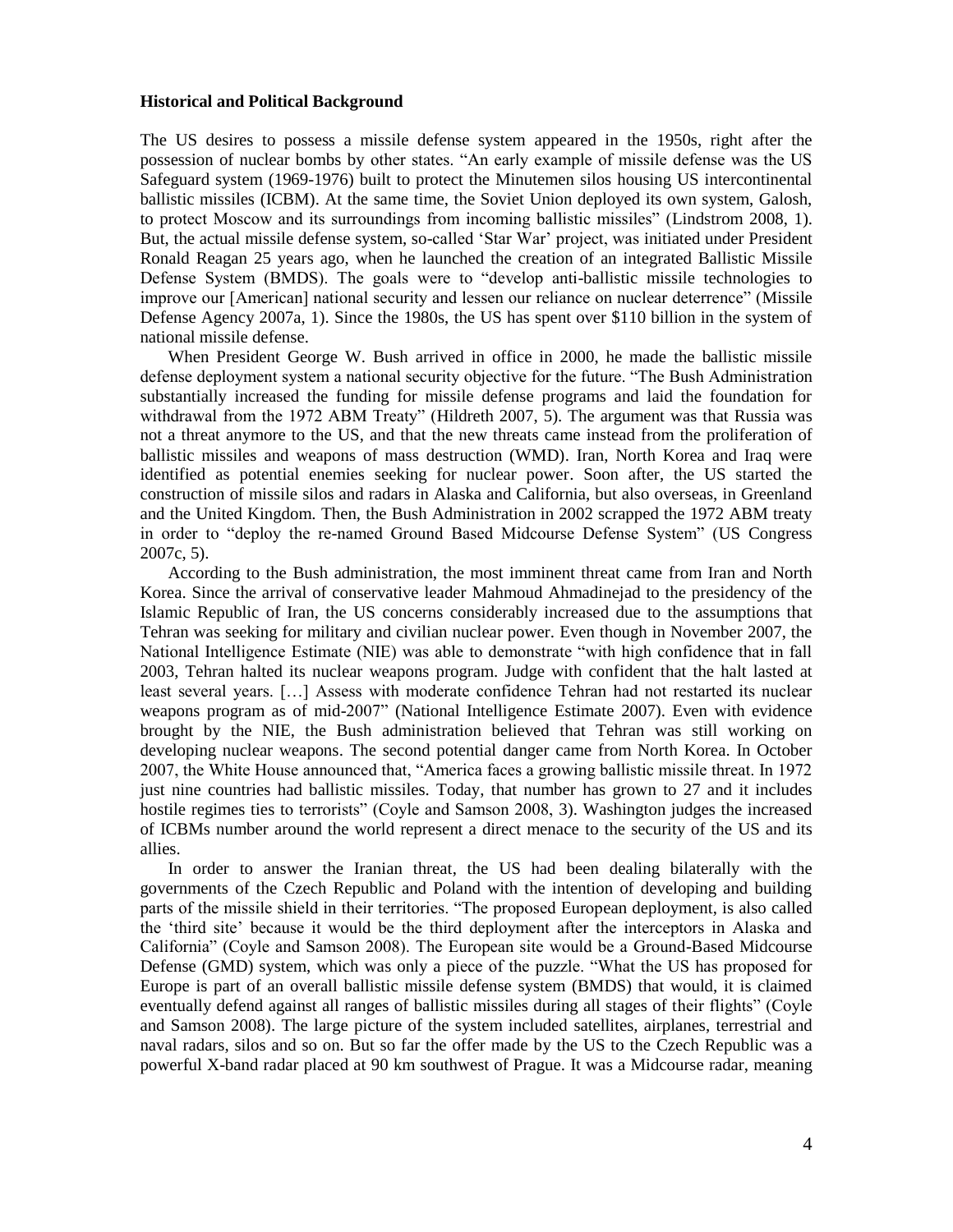that its role is to detect short- and mid-range ballistic missiles.<sup>1</sup> The second agreement had been made with Poland, which would host ten missiles defense interceptors. These are ground-based interceptors, almost identical to the ones in California and Alaska. "As with the interceptors based in Alaska and California, these interceptors are designed only for defensive purposes and employ small hit-to-kill vehicles instead of explosives to destroy their targets at collision speeds in excess of 7 km per second and at more than 200 km above the earth"s surface" (Missile Defense Agency  $2007b$ ,  $3$ ).<sup>2</sup> According to Daniel Fried, Assistant Secretary of State for the Bureau of European and Eurasians Affairs, there was no offense ice capability in the US plan.<sup>3</sup> The deployment of the silos would begin in 2011 and be done by 2013.

The installation of radars and missile interceptors inscribed itself in the logic that the US is a "European power." Europe represents a platform in direction of the Middle East, the Black Sea, and Asia (Mongrenier  $2007$ , 3).<sup>4</sup> The missile system in Europe needed to be built in order to protect the others US radar systems. Philip Coyle explains, "the MDA sees the proposed missile defenses in Europe as a first line of defense to protect existing radar sites in Greenland and the United Kingdom necessary to defend the US, not first and foremost to defend Europe" (2008a, 14). As summarized by Gustav Lindstrom, the construction of the European GMD was necessary for three reasons: first, for the protection from missiles launched by rogue states; second, protection from the possibility that a non-state actors could possess a warhead; and third, for fear of an accidental missile launch (2008, 1).

The last point that needs to be highlighted concerns the US legitimacy over the European GMD. According to the document released by the Missile Defense Agency/Department of Defense (MDA/DoD), the missile shield in Europe as to be understood along these lines:

"In our [DoD and US government] comprehensive strategy to combat weapons of mass destruction, missile defense is just one element of a multifaceted approach, which includes diplomacy, export controls, threat reduction assistance, nonproliferation regimes, and counter-proliferation programs. At the same time, missile defense is our ultimate insurance policy if these other elements of our strategy fail. History has taught us that, despite our best effort, the free world will be challenged by military surprises as well as failures in diplomacy, intelligence, and deterrence" (Missile Defense Agency 2007b, 1).

This statement is in the pure realist and unilateralist tradition of Washington. The major criticism is that the MDA does not incorporate multilateralism as a mean and tool for national and international security. But its rhetoric swims in the blend of offensive and defensive realism. In the current world system, the use of hard power is not enough. The US needs to increase its

 $\overline{a}$ 

<sup>&</sup>lt;sup>1</sup> According to the MDA, "this X-band radar will be optimized to point its narrow beam at Iranian ballistic missile threats in flight. This is not a surveillance radar […], but instead uses information from early warning satellites and other transportable sea- and land-based sensors to pinpoint or 'cue' its very thin beam to find and track ballistic missiles after they are launched" (Missile Defense Agency 2007b, 4).

<sup>&</sup>lt;sup>2</sup> "The European GBI (ground-based interceptors) will consist of two rocket stages in contrast to the three state GBI deployed today [in Alaska and California]" (Hildreth and Ek 2007, 3).

<sup>&</sup>lt;sup>3</sup> "The interceptors carry no explosive warhead of any type, but rely instead on their kinetic energy to collide with and destroy incoming warheads" (US Congress 2007c, 7).

<sup>&</sup>lt;sup>4</sup> According to the MDA, "ballistic missile defense is one of the most complex and challenging missions in the Department of Defense. A ballistic missile"s altitude, speed, and range leave a defender little time to react. To meet this challenge, the Missile Defense Agency is developing a layered, integrated system capable of destroying a ballistic missile in each of three distinct phases of flight – boost, midcourse, and terminal" (Missile Defense Agency 2007a, 1). Thus, "the system requires accurate missile identification and tracking with advanced sensors; advanced interceptor missiles or directed energy weapons (e.g., lasers); and reliable Command and Control, Battle Management, and Communications (C2BMC) to integrate the system and direct the engagement" (Missile Defense Agency 2007a, 1). As proved by Philip Coyle, the GMD is the most complex of the systems and the most costly (2008a, 3).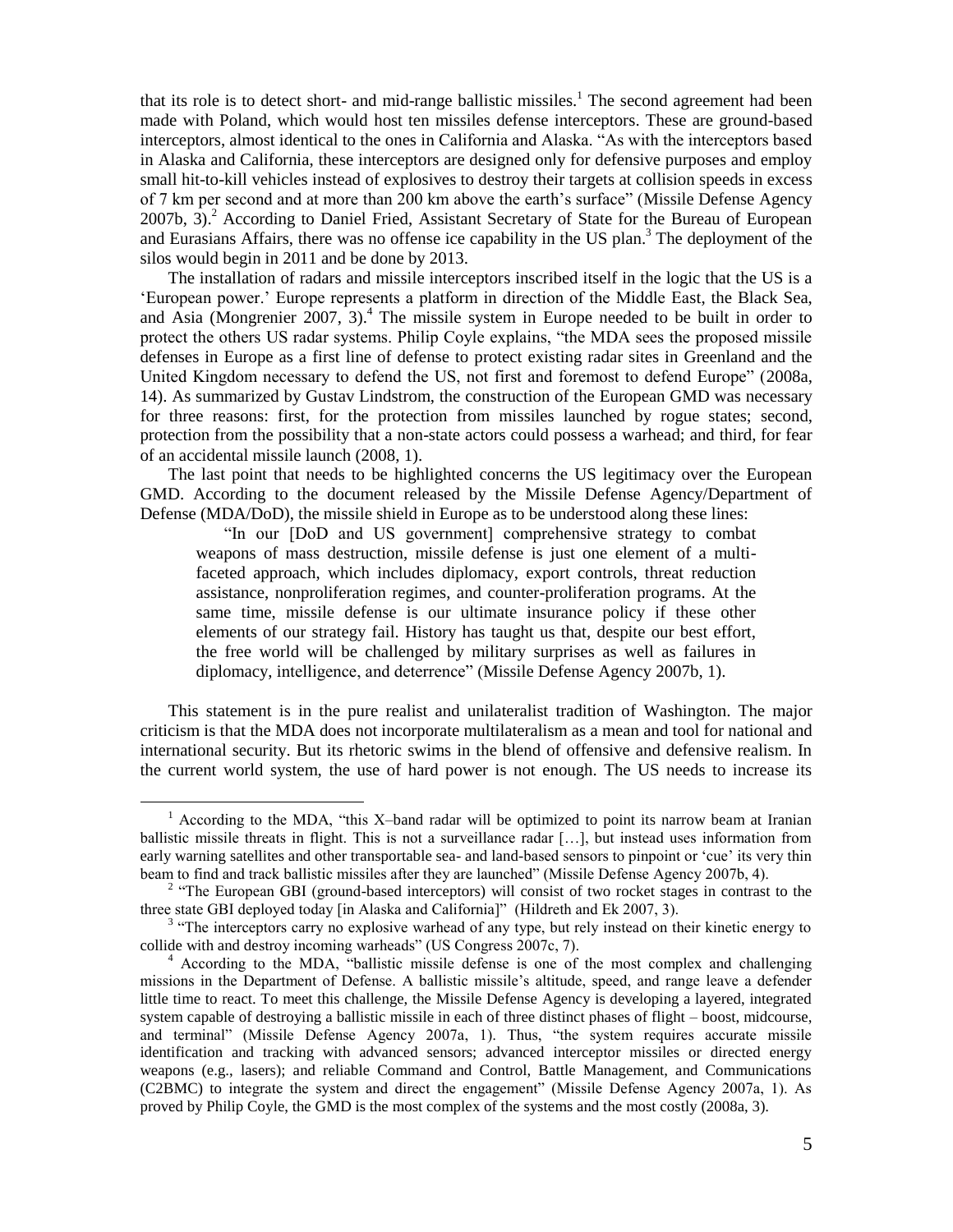cooperation not only with Poland and the Czech Republic, but also with the EU as a whole. As argued by Secretary of State Ms. Clinton, the US should instead use "smart power" which is a combination of the use of hard and soft power. By dealing unilaterally and bilaterally, the US might increase its security in the short term, but not in the long run. As per Christopher Layne, the US cannot go alone anymore, but should implement an offshore balancing grand strategy instead of behaving as a hegemon. He argues that America is seeking to maintain its hegemony through an expansionist policy overstretching its power (Layne 2006). This statement can be completed by the MDA, which considers that "trans-Atlantic security is indivisible." If Europe is not secure, the US is not. The US must develop such program in Europe to protect Europe and itself "before a threat fully emerge" (Missile Defense Agency 2007b, 1). In addition, as demonstrated by Layne, the US desire to enforce its security overseas from rogue states, such as Iran or North Korea, is creating tensions with its European allies and might even ignite a new Cold War with Russia. On this specific matter, the question that appears is: is it worth it for the US to behave as a hegemon, believe in a system that is not working, and weaken its relations with its allies in order to comfort its "peace of illusions"?

#### **The impact of the Iranian menace on the European balance of power**

#### The Iranian threat

According to President W. Bush, the US included Iran as a state figuring in the list of the "axis of evil" along with Iraq and North Korea. Such categorization makes of Iran an international threat, and more precisely a military menace to American and world security.

On November 2<sup>nd</sup>, 2006, Iran launched several short-range rockets and short- and mediumrange ballistic missiles during the "Great Prophet II" exercise (Missile Defense Agency 2007b, 2). The concerns emerged after the successful launch of the Shahab-3 missile, which has a range of 1300 km. In order to manufacture the Shahab-3 missile, the Iranian missile development program had received assistance from Russia, China and North Korea. The Shahab-3 missile is based on the North Korean technology of the No Dong missile. Iranian authority declared that the Shahab-3 could have a range of up to 2000 km, which could ultimately threaten parts of central Europe, Turkey, Israel, and all the Persian Gulf (Missile Defense Agency 2007b, 2). By 2015, according to US intelligence services, Iran could possess ICBMs capable of reaching the US.

Even though, the NIE stated, in its report published in 2007, that "in Fall 2003, Tehran halted its nuclear weapons program,' but the Iran is keeping open the option to develop nuclear weapons at some point" (Hildreth and Ek 2008, 2), the Bush Administration maintained its position and considered Iran as threat and believed that Tehran was seeking nuclear power and capabilities.

#### The European balance of power

The creation of the GMD in two NIS added up to the list of tensions between the US and Russia, and the West and Russia such as: the recent events on the project of NATO enlargement – concerning the possible inclusion of Georgia and Ukraine as permanent members –; the Western critics over the region of South Caucasus and Moldavia; the question around the independence of Kosovo; the US military actions in the Middle East; the western criticisms over the lack of democratization in the Russian political system; and so forth. In the meantime since the arrival of Vladimir Putin at the Russian presidency, Russia had been regaining its lost power and admitting the failure of the past. President Putin had been following a foreign policy based on realist principal: increase of Russian military power, use of military threat in order to enforce its security, influence, use of energy as a weapon, and unilateral behavior. President Putin tried to put himself as a leader challenging the supremacy of the West, and especially the supremacy of the Euro-Atlantic community. Such foreign policy and behavior have been possible thanks to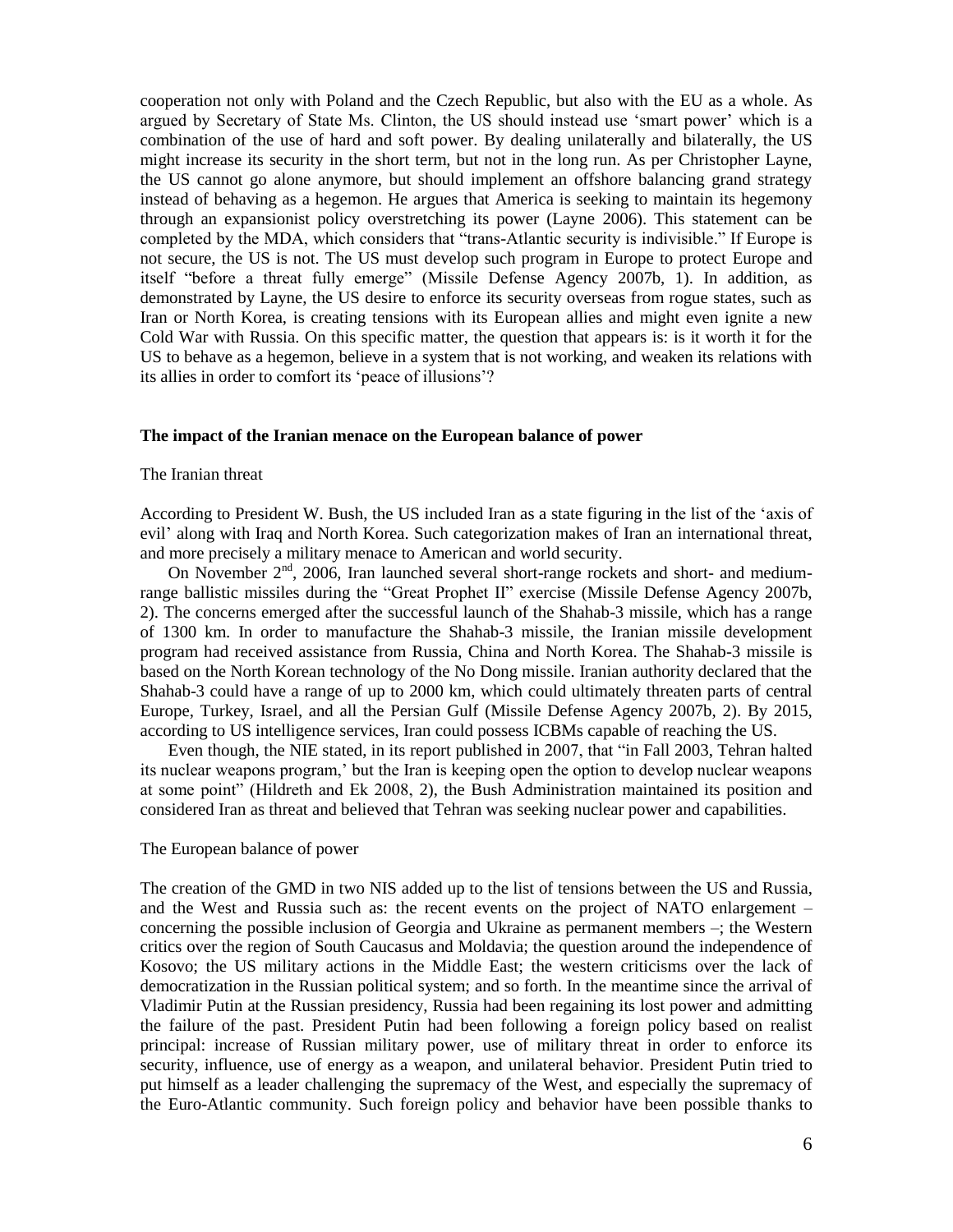Russian hydrocarbons resources as energy – mainly gas – has been used as a weapon by Moscow in order to fortify its authority, legitimacy, and autonomy at the regional level.

With the announcement of the agreement between Czech Republic and Poland with the US on the construction of the GMD, Russia had been reestablishing a climate of instability in Europe and internationally. Moscow reacted along two lines: first, in June 2007, Putin threatened to point nuclear missiles at major European cities if the US plans to position missile defense bases in Poland and Czech Republic. "It is obvious" Putin said, "if part of strategic nuclear potential of the US is located in Europe and will be threatening us, we will have to respond" (Applebaum 2007). And second, Russia threatened to suspend its adherence to the CFE (Conventional Force in Europe) Treaty, but also talked of leaving several treaties such as the INF (Intermediate-Range Nuclear Force) and START I (which expired in 2009). Ultimately the GMD could have considerable consequences on the future of international law and military treaties. Furthermore, one of the most alarming issues concerned the Outer Space Treaty (article III-IV) calling for a peaceful use of space. Because of the GMD, we could see a race in the militarization of space, which already started back in 2007 when the Chinese tore down one of their satellites.

To conclude, even before the construction of the GMD, the regional balance of power was progressively shifting in Europe. If the current balance of power happened to be disrupted, one could argue that the level of insecurity and instability between peaceful states could increase significantly. The question that arose: was the GMD a source of security or instability?

#### Why Poland and Czech Republic?

One of the last questions is why did the US decide to collaborate with Poland and the Czech Republic? Why not, Turkey, Ukraine or Bulgaria? There exists many explanations, but the most common one can be divided in three categories. First, in Poland, there was a sense that the US had been historically a reliable ally, and that such system would deepen the existing relationship with the US. The second scenario was that "some Czechs and Poles believe that the missile defense sites would become a prestigious symbol of the two countries" enhanced role in defending Europe" (Hildreth and Ek 2007, 6). And, last scenario was that Poles and Czechs saw it as the ultimate security/guarantee against an eventual Russian attack.

Unfortunately, by making such decisions, Poland and the Czech Republic were distancing themselves with the "old" Europe, which saw it as a non-compliance with the general European road of integration. In the case of Poland, it was safe to admit that a division on the issue existed domestically between the political class and public opinion. On one side, Poland needed to satisfy nationalist polish party and movements in order to maintain a certain political cohesion, which pushed itself closer to the US. And on the other side, according to Eurobarometer, Poles were very attached to the European ideal. Poland was facing a real dilemma. In addition, as stated by Paul Geremeck, former foreign minister of Poland, two motivations needed to be addressed in order to justify Polish policies towards the EU and the US. First, the process of Polish integration within the EU took time. In 1989, after the fall of the Berlin wall, Poles believed that they would immediately be welcomed by the EU, when in reality, it was not until 2004 that Poland became an EU Member State. And even during the process of integration in 2004, the excitement was asymmetrical: on one side, the EU was indifferent to polish integration; while on the other Poland was "hysterical." The second aspect concerned the US. In 1999, the US integrated Poland inside NATO. Such move from the US changed everything, because it strengthened the existing links of the Cold War with the US. As of today, the EU has been paying the price of this political move made by Washington (Schlosser 2008). Paul Geremeck added that Poland was a large buyer of security. The EU did not have yet a clear defense and security policy, which gave an advantage to the US. Since 2000, with the arrival of Putin at the presidency, Poland and the Czech Republic have felt threatened by the neo-imperialist ambitions of Moscow, and were desperately looking for security and protection.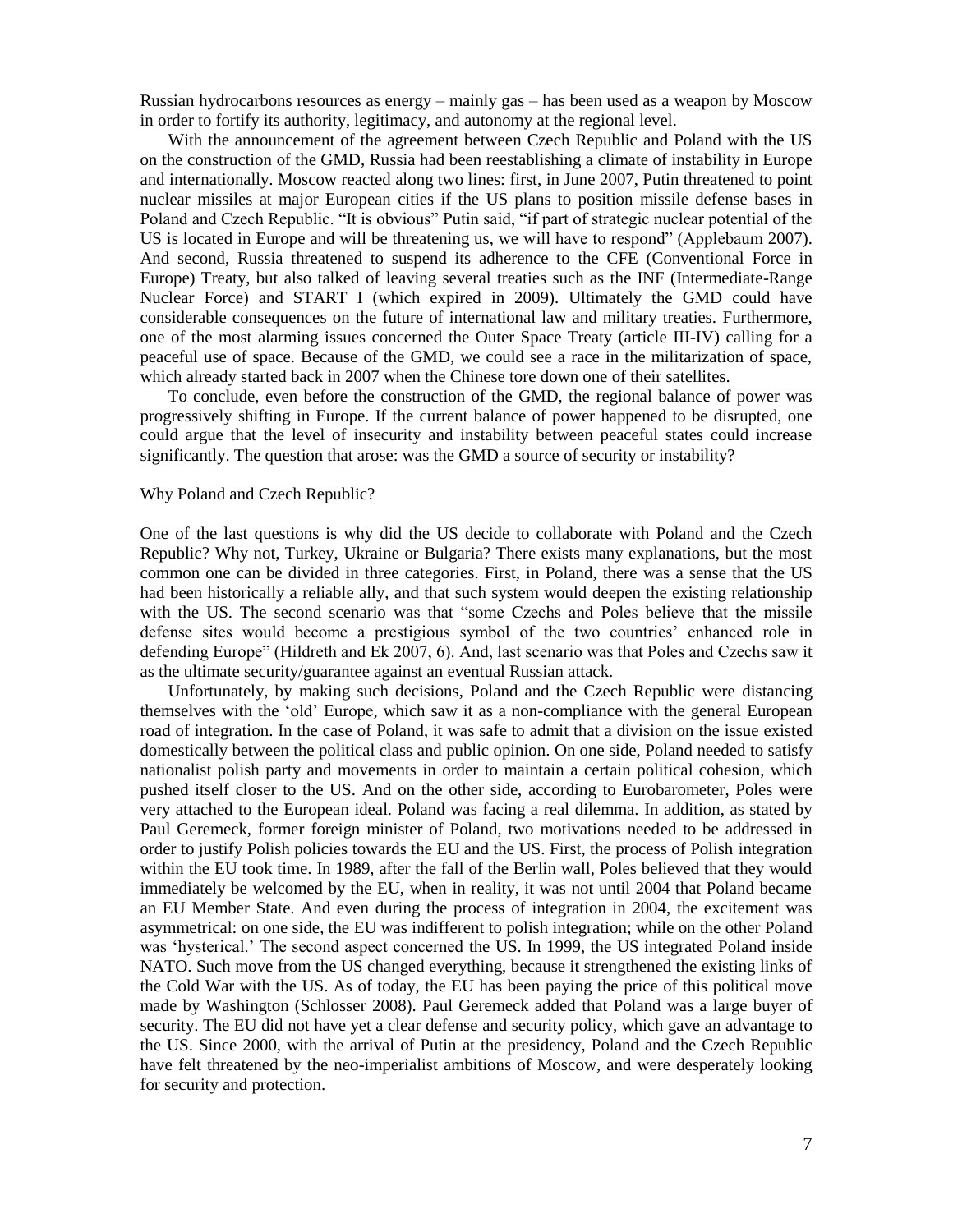The need for the missile shield?

Philip Coyle explained that during the Reagan administration, Paul Nitze, former special adviser to the President, laid down a series of criteria in order to start the construction of the missile shield program, which read, "1. The system should be effective; 2. Be able to survive against direct attack; and 3. Be cost effective at the margin – that is, be less to increase your defense than it is for your opponent to increase their offense against it" (Coyle 2008a, 6). Later on, President Clinton developed his own criteria before deciding on such a program, which were: "1. Whether the threat is materializing; 2. The status of the technology based on an initial series of rigorous flight tests; 3. Whether the system is affordable; 4. The implications that going forward with National Missile Defense (NMD) [or GMD] deployment would hold for the overall strategic environment and our arms control objectives" (Coyle 2008a, 4). Then, the Bush administration marked itself in the rupture with his predecessors for two reasons: first, the Bush administration did not establish a list of criteria; second, the US system did not meet any of these previous criteria. Since 2001, "the Missile Defense Agency has had 26 successful missile intercepts. Fifteen of the last 16 flight tests have been successful" (US Congress 2007c, 13).

However, a report published by the Union of Concerned Scientists argued and highlighted the inefficiency of the system proposed by Washington and protected by the MDA. They said that "a reasoned look at the technology shows that it is not ready for deployment. The system is still in the early stage of research and development. Test conditions remain far from realistic" (Union of Concerned Scientists 2008). On a more practical standpoint, Philip Coyle explained that "if Iran were reckless enough to attack Europe or the United States, they wouldn"t launch just one missile, and if they launched several missiles or used decoys and countermeasures, current US missiles defenses would not be effective" (2008a, 10). Countermeasures and decoys remain the Achilles heel of the missile defense systems deployed in Alaska, California, and the one offered to Europe.

In addition, Rep. Brad Sherman (democrat), a strong opponent to the GMD in Europe, declared "now the administration wants Congress to spend \$4 billion on another ground-based system, this time in Europe. […] Not only does the administration want to deploy a system that does not work, it is willing to do so at the expense of cooperation with Russia and our NATO allies and a host of issues far more important to our nuclear defense" (US Congress 2007c, 5). The arguments of the opponents to the missile shield system were first, inefficiency, second, expansive<sup>5</sup>, third, could have negative consequences on the transatlantic relations, and last, could generate a new international arm races between states, but also non-state actors.

#### **European Narratives and Perceptions around the Missile Shield**

 $\overline{a}$ 

The question of the missile shield divided the EU into two groups: the ones in favor and the others against the construction of the GMD. This split represented the famous distinction made by former US Secretary of Defense Mr. Rumsfled, between the "Old" and "New" Europe. The states of the "Old" Europe – read France and Germany – rejected the missile defense project due to its

 $<sup>5</sup>$  Concerning the cost of the GMD positioned in Europe, the Bush administration requested "about</sup> \$310 million to begin design, construction, and deployment of a ground-based midcourse defense (GMD) element of the Ballistic Missile Defense System (BMDS) in Europe" (Hildreth and Ek 2007, 1). According to Victoria Samson, the total cost for the European missile defense shield for the period 2009-2013 will be \$915.2 millions. It includes the interceptor site, midcourse radar, construction, planning & design, and the interceptor missiles (Samson 2008b). For the FY-2009, the President requested \$12.4 billion for DoD spending on missile defense. The MDA counts \$9.4 billion in total. If support of the Congress, by the end of 2013, over \$110 billion will have been spent since 2003 (Coyle 2008a, 20). When we add up everything, in 2013, expected date of accomplishment of the European GMD, the total cost should be around \$4.04 billion.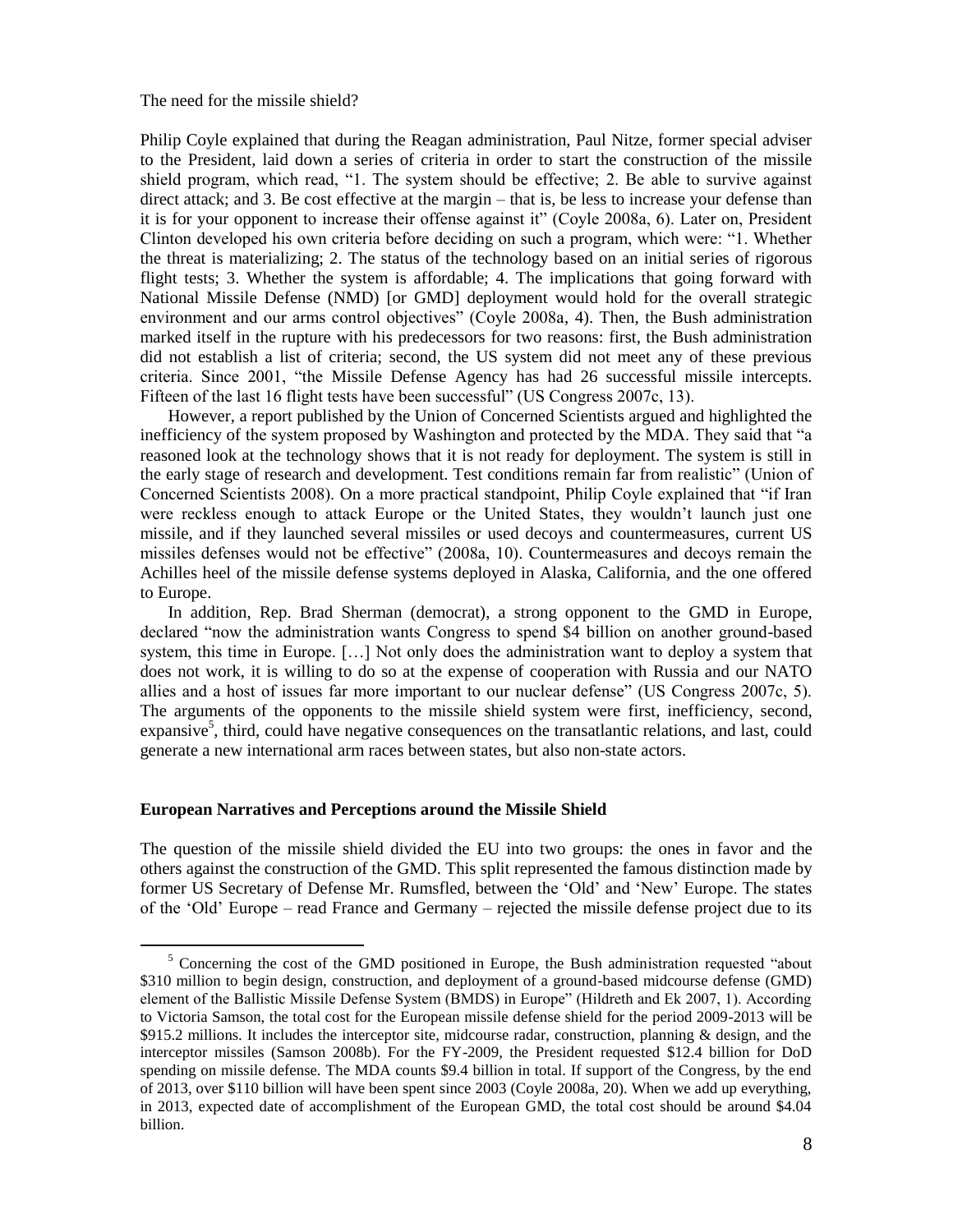symbol of American unilateralism; while the "New" Europe was seeking for US protection and bandwagon with it.

## The German opposition

 $\overline{a}$ 

When Angela Merkel took office as the German Chancellor in November 2005, she declared that, "Germany must attempt to hold the international community together, also especially to hold Europe together" (Spiegel Staff 2007a, 5). This statement underlined the need to re-unite the EU following the 2003 Iraq crisis. On the issue of the missile defense system, German Chancellor Angela Merkel was very much concerned about the EU unity politically, as she worried about the consequences caused by the US defense system. She claimed that "Europe is weakened in its strength and ability to assert its position when it is not united" (Reuters 2007b, 1). On the side of EU unity, the question of US missile defense had been at the heart the domestic political debate between Merkel"s Christian Democrats and the center-left Social Democrats (Reuters 2007b; Spiegel Staff 2007a, 3). Not only it touched on the question of national security, but also on the German strategy vis-à-vis the US.

Likewise, Merkel"s Social Democrat predecessor Gerhard Schröder was opposed to the US missile shield. He considered it as politically hazardous and dangerous for the cohesion of NATO. "The security experts also argued "the German government position" should place priority on securing what had already been achieved via arms control measures – including 'alliance cohesion' – before missile defense" (Beste, von Hammerstein, von Ilsemann, and Mascolo 2007, 3). The current government of Merkel believed in the necessity to discuss the question of the missile defense system multilaterally during NATO summits. Merkel warned and was concerned about a possible split in Europe as a consequence of bilateral agreements between the US and individual EU and NATO Member States (Spiegel Staff 2007b).

Furthermore, two German political figures expressed their concerns around the missile defense system. "German Foreign Minister Frank-Walter Steinmeier faulted the Bush Administration for failing to adequately discuss the proposal with affected countries" (Hildreth and Ek 2007, 7). And, Kurt Beck, the chairman of the SPD opposed the planned defense system for the reason that "we [Europeans] don"t need any new missiles in Europe," and any new arms race on the European soil (Spiegel Staff 2007b). Kurt Beck expressed the real apprehension in Europe: would it create a new arm race in which Europe would be the field of competition between the US and Russia? Thus, concerning this military race, would Europe be able to compete? And did Europe want to run such race? And finally, could this race destabilize the fragile unity of the EU?

If we take a look and analyze German newspapers at the time, one could realize the existence of disagreements, debates and fears around the issue of the GMD. For example, German centerleft newspaper *Suddeutsche Zeitung* wrote, "in the end it's not a missile defense system that will offer protection, but rather – as abstract as it sounds – unity, for example on the use of sanctions" (Spiegel Staff 2007b, 2).<sup>6</sup> The left-leaning newspaper *Die Tageszeitung* noted that, "it would be wonderful if the US were to decide to abandon the system. But they are not going to do so – and why would they? They have wanted one for decades, and they now have the opportunity to fulfill this wish within a "coalition of the willing" and without having to bother with NATO and the EU" (Spiegel Staff 2007b, 2).<sup>7</sup> Another left-leaning newspaper, *Berliner Zeitung*, published that "the SPD leader (Kurt Beck) is not a cabinet member and so can say quite simply: We don't need or

<sup>6</sup> The *Suddeutsche Zeitung* also published that "The best of all solutions would be if the system wasn"t even needed – if the US, Russia, and the Europeans were to follow a strict Iran policy, which tightened the sanctions screw slowly but surely, and if Tehran were to give up its nuclear program in the face of a mutually agreed missile defense program" (Spiegel Staff 2007b, 2).

<sup>7</sup> The *Die Tageszeitung* also wrote that "The German Chancellor is right in wanting to get the issue away from bilateralism and to put it under NATO"s control. It is only possible to push for the inclusion of Russia in the plans within the alliance. That is a peace policy" (Spiegel Staff 2007b, 2).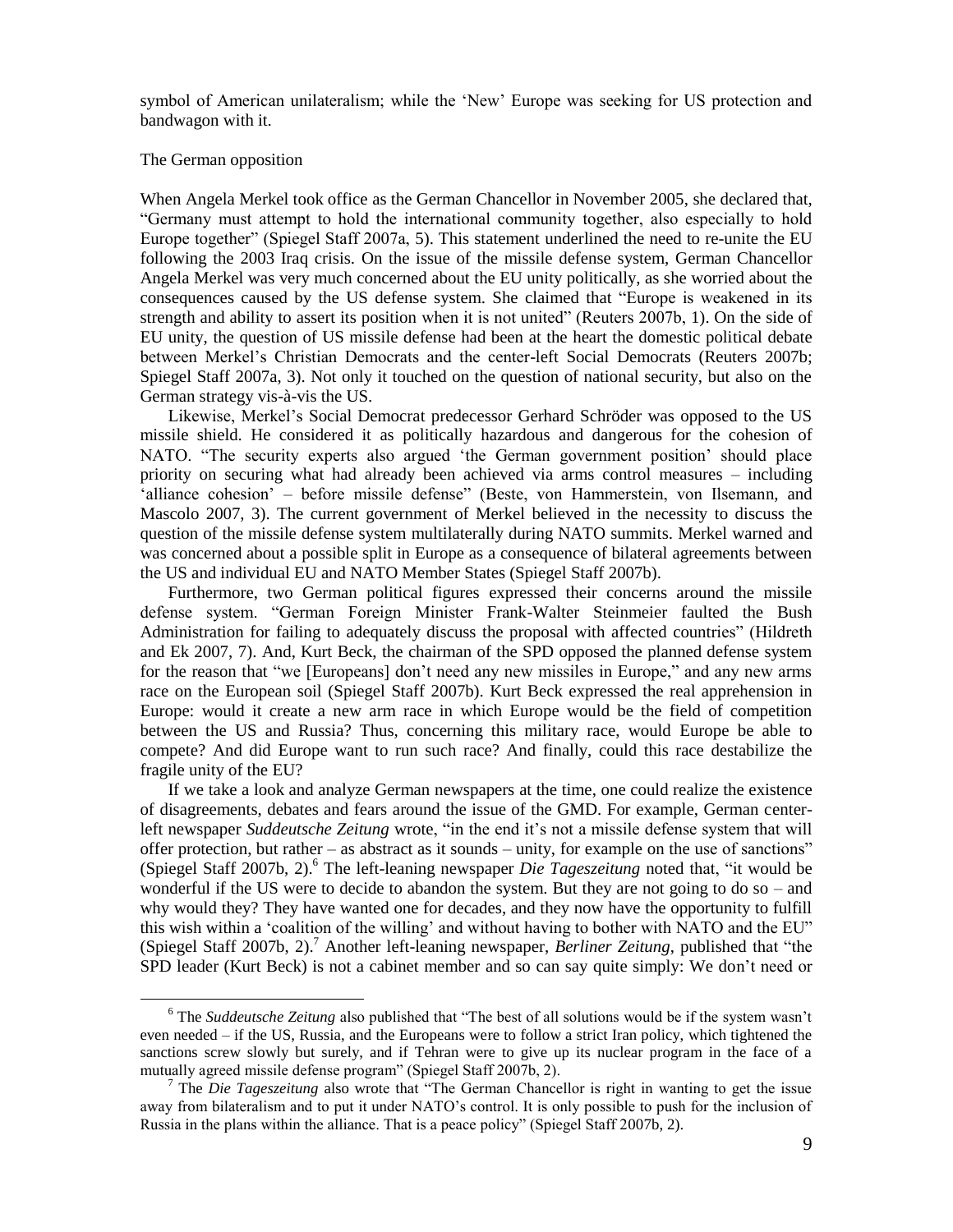want new missiles in Europe. Most Germans think the same way, especially when the missiles are American. Now Chancellor will have to constantly answer the same simple question: Do we need, and does she want, new missiles in Europe? But she can not give a simple answer, because she has to consider treaties and commitments to the alliance" (Spiegel Staff 2007b, 3). Interestingly, even policy advisers from the German Institute for International and Security Affairs and other German think tanks were opposed to the defense project and warned of possible disruption of the current European and international balance of power.

The voice of Germany within the EU has been increasingly important, constructive, and followed. German economy within the Eurozone is one of the strongest, which gives a huge credibility and recognition to Merkel government. In addition, Chancellor Merkel has been working on the unification of the EU at every level: economic, political, and to a lesser extent military. Her works paid off, when on May  $1<sup>st</sup>$ , 2008, Chancellor Merkel received the Charlemagne Award for European Unity, which is considered as one of the most prestigious European prizes. Germany truly believes in multilateral solutions and the use of diplomacy and the rules of law. Germany has been pushing the EU towards this direction.

### The obscure position of France

The case of France is quite different from Germany, especially since the arrival of Nicolas Sarkozy at the French Presidency in May 2007. President Sarkozy was in total rupture with former President, Mr. Chirac, especially in trying to reestablish stronger ties with Washington. Former President Chirac was a symbol of anti-American unilateralism, which attained its paramount in March 2003 prior the beginning of the war in Iraq. Since 2003, Mr. Chirac was opposed to most of American foreign policy initiatives, and on the case of the missile shield, "former French President Chirac cautioned against the creation of "new divisions in Europe"" (Hildreth and Ek 2007, 7). Chirac wanted to keep to some extent harmony within the EU, which was already weak since the rejection of the Constitution in 2005. But, with President Sarkozy, one could argue that a real shift had occurred as he was working on harmonizing diplomatic relations with Washington. This harmonization started with a rapprochement on different levels: individual, between Sarkozy and Bush, and international. Internationally, Mr. Sarkozy, for example, increased the number of troops in Afghanistan and backed up more policies implemented by the Bush administration. In addition, Sarkozy was working on reintegrating France as a full time member of NATO, which took place in 2009. As proved by Mcardle Kelleher, "Russia has had less success with Nicolas Sarkozy than with Jacques Chirac. Sarkozy"s first visit to Moscow gave far more approval to the general concept of missile defense and the position of the United States. Popular sentiment is divided although there is surprising sympathy for a multilateral European solution" (Mcardle Kelleher 2007, 12).

In the case of the construction of the missile shield, it was unclear where France stood. Discussions between politicians and political advisers were very marginal. And as explained by Krzysztof Soloch, analyst at the French Institute of International Relations, the real debate around the missile shield was to define if this American program was multilateral, global or bilateral. Under Chirac, such program was considered as being bilateral, but under Sarkozy, it had been considered as a multilateral global project in the sense that it could be used for the protection of Europe (Rosenzweig 2008). France under Chirac was representing a rupture in the transatlantic dialogue, whereas Sarkozy has tried to close the gap between France and the US.

To summarize, French position on the missile shield has been very complex and unclear. There is no total agreement or disagreement. It seemed that the topic had been avoided since the arrival of Sarkozy at the Elyssée. Hence, French media mainly focused on the Russian-American dialogue/tension over the missile shield without mentioning the French position. It could also be argued that France was seeking for possible solutions multilaterally during NATO meetings.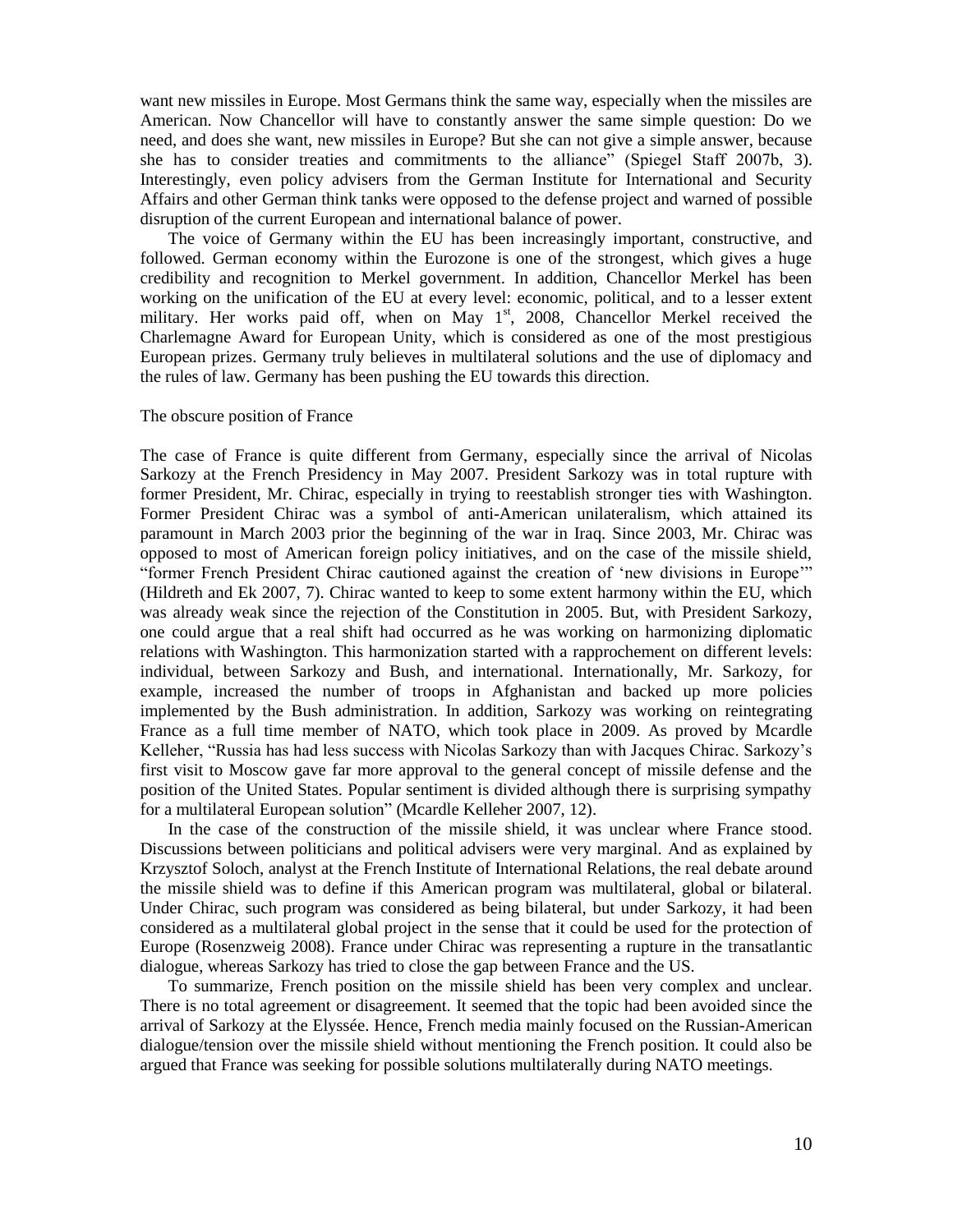The positions of Poland and Czech Republic

The positions of Poland and the Czech Republic were very surprising in the fact that both countries would host part of the GMD, but were also facing divisions domestically over the approval of the project.

In the case of Poland, polls indicated that a majority of Poles disapproved the idea of hosting a part of the missile defense. "Most objections were based upon concerns over sovereignty, as well as over the belief that the presence of the system would diminish rather than increase national security and might harm relations with neighboring states" (Hildreth and Ek 2007, 5). In addition, Poland was asking for guarantee of US protection against eventual attacks orchestrated by rogue states and/or Russia. Poland had been "requesting that the United States provide batteries of Patriot missiles to shield Poland against short- and medium-range missiles" (Hildreth and Ek 2007, 5).

Politically speaking, Polish politicians saw the GMD as a way to be respected regionally and internationally, but also fully integrated within the Euro-Atlantic community. Concerning the GMD, "German calls for negotiation are also seen as just one more German unwillingness to treat Poland as a full member of Europe, able to determined to defend its own national interest, and unwilling to follow any German aspirations to superiority" (Mcardle Kelleher 2007, 12). The historical tensions between Germany and Poland were probably underestimated by politicians.

In the case of Czech Republic, the government believed that the decision to host the radar was too important to leave the decision to the people, knowing that 70% of Czechs would reject such construction, and that national opposition was considerably growing (Coyle 2008b). Even against popular opposition, Czech government officials supported the US plan and believed that it was in their interests to carry on a project that would increase their national security. However, in the worst-case scenario, officials believed that even if the system did not work, the cost of construction and US investments would help strengthening Czech economy and security. For example, the US planned to spend \$1 billion in Czech Republic, and the construction of such radar would benefit local firms and bring them around \$90m (Coyle 2008b).

From a military standpoint, according Czech officials, the GMD would offer the Czech Republic a protection from Russia. But, an undesired outcome was that it could attract attention from Iran or other states pushing them to destroy the radar affecting the security of Czech Republic. The Czech Republic was playing a dangerous game that could be costly at the domestic and regional level.

Both countries were looking for moving under the umbrella of the world superpower by hosting a piece of the missile shield. But, was the outcome of such gamble worth it in the long term? Was such decision made by Poland and Czech Republic an illustration of the failure of European enlargement and the process of integration? Was it also an illustration of the lack of projection of hard power from the EU?

## The lack of a unified EU voice

Were the decisions made by Poland and Czech Republic a representation of a lack of cohesion in shaping a common EU foreign and security policy? On one side, the Common Foreign and Security Policy (CFSP) belong to the second pillar of the European institutional system, meaning that the decision-making remains intergovernmental. There has not been an unified EU foreign policy. The second side is that EU Member States were – are still – not willing to pool their capabilities together as it is perceived as loss of national sovereignty and too some extent weakening of national security. States like France, Britain, and Italy are still strongly attached to their national sovereignty and autonomy, and rarely talk of pooling their defense together unless it fits with their interests.

Jean-Sylvestre Mongrenier argued in his article that the EU is a conglomerate of twentyseven sovereign states having divergent political projects and that their cohesion is in fact based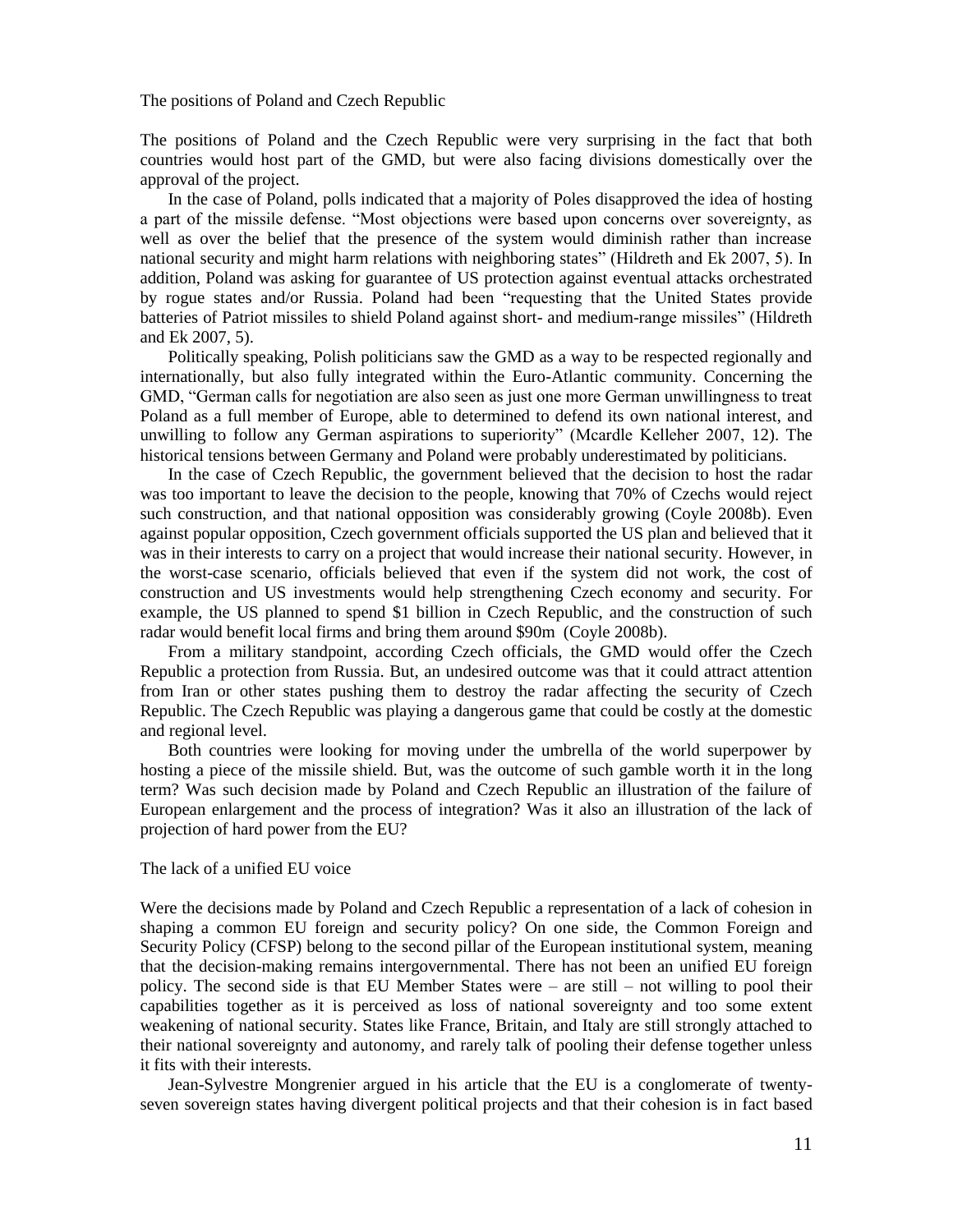on the American leadership. He added that European protection remains under an Americanoccidental agreement and that the EU follows this path because it is satisfying for both governments and public opinion. This pact had been made in order to protect the European model of Welfare states, and its economy (Mongrenier 2007, 4). However, such comments do not take into consideration the fact that the EU is not only working on its own defense program, but also that the original European project was not designed to become a military union, but instead to enforce peace between Member States in Europe through deep economic integration. The EU has certainly been able to grow under NATO/US umbrella throughout the Cold War, but it did not mean that the EU had to agree with and back up any military moves made by Washington – especially when the outcome could destabilize the European balance of power. Furthermore, the US position towards the EU on the question of defense and security has been quite paradoxical, as it had pushed Europeans for years to increase their contributions to their own security and the security of the region such as the Balkans. Following the Treaty of Saint Malo in December 1998, which established the European Security and Defense Policy (ESDP), the Americans raised their concerns about such European project. During the early years of the Bush administration, the US expressed considerable skepticism concerning the ESDP and the consequences it could have on the survival of NATO.

In April 2008, while being interviewed, Javier Solana, the High Representative of the CFSP, acknowledged "so far, the missile defense issue has not been discussed in the EU framework" because it is a matter of national responsibility (Solana 2008). In a statement made by French senator, Yves Pozzo di Borgo, at the French Sénat, concerning the US missile shield, the author explained that the EU had always been kept on the side, and that the US had been interacting bilaterally with Poland and Czech Republic. The senator also criticized the fact that German Foreign minister, Frank-Walter Steinmeier, wanted to raise the issue within NATO, but not within the institutional framework of the EU. Only Solana had tried to insist on the necessity to bring the issue between EU Member States within an European forum. Very rarely, the question of US missile shield in Europe had been brought during meeting of the Council of Minister or even the Commission (Pozzo di Borgo 2007, 39). During another interview, Solana confirmed that "the European Union is not directly involved in the issue of missile defense. […] Agreement on how to proceed would indeed be very positive for European security" (Golovanova 2007, 2). So there was a real lack of EU harmony simply because EU Member States blocked the process.

#### The tensions caused by Russia

The GMD plan had also affected the relationship between the US and Russia, but also the balance of power in Europe. Putin affirmed that it would reignite the arms race, but the US rejected Russian criticism. However, the US guaranteed that the interceptors "could not possibly act as a deterrent against Russia" (Hildreth and Ek 2007), because there are only designed to protect Europe and the US from an Iranian attack.

During the security conference in Munich in February 2007, Putin threatened to abrogate the 1987 Intermediate-Range Nuclear Forces Treaty, and would not follow the obligations of the Conventional Forces Treaty in Europe. If GMD construction were to be built, Russia warned to "target Poland and Czech Republic and place medium-range missiles in Kaliningrad; suspend participation in the treaty on Conventional Forces in Europe, potentially restarting the Cold War; announce the successful development of new ICBMs and new maneuvering RVs; put its strategic bombers back on training flights; and threaten to pull out of the Intermediate-Range Nuclear Forces treaty" (Coyle 2008b, 2). In the same conference in Munich, President Putin on the topic of missile defense system accused the US of pursuing world domination and warned against a militarization of space.

During the annual address to the Federal Assembly, Putin declared on the question of the US missile defense system in Europe that, "our partners [the US] are not displaying correct behavior, to say the least, in their attempts to gain unilateral advantages." He added "while making use of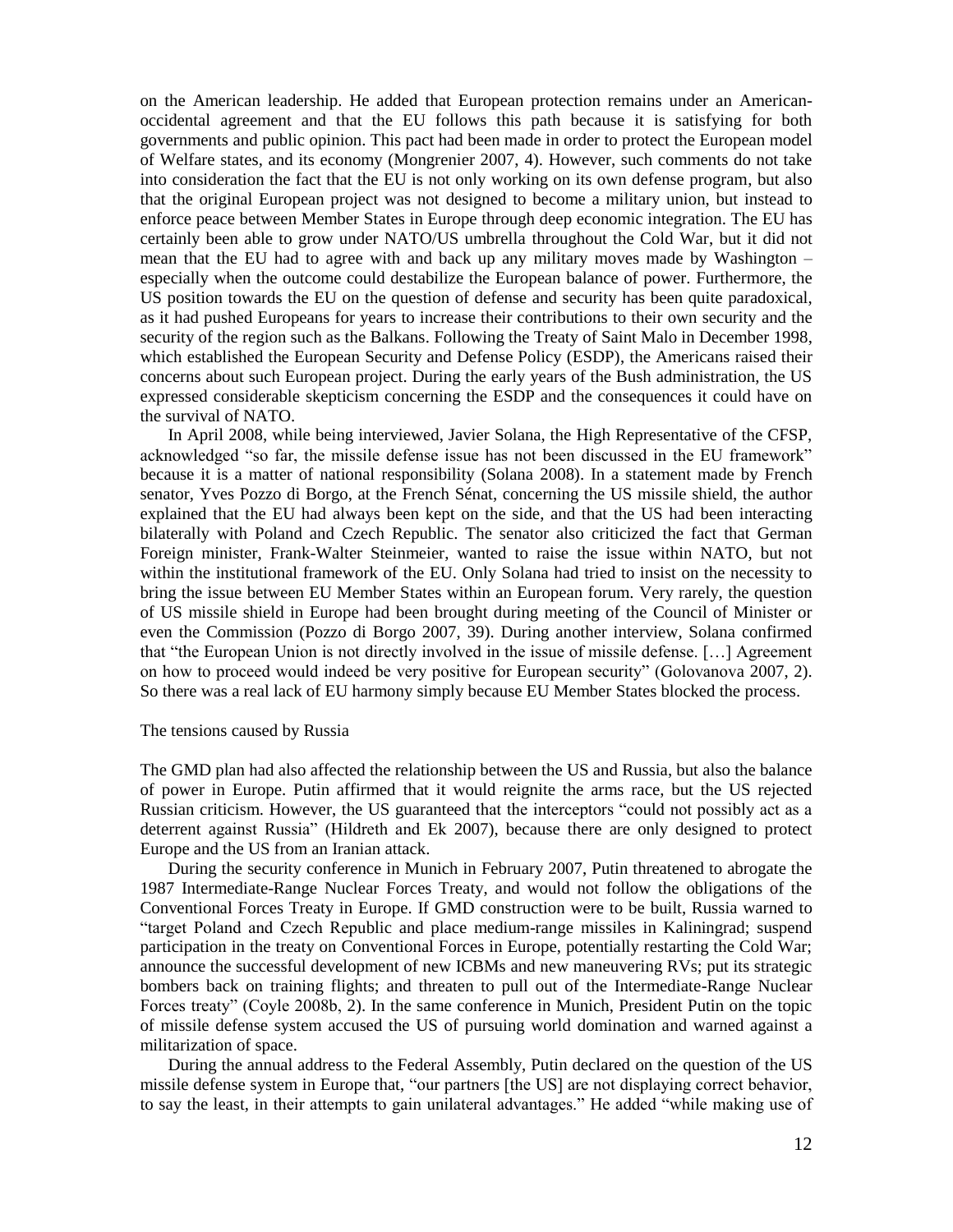an invented pretext for not ratifying the Conventional Forces in Europe Treaty, they are taking advantage of the situation to build up their own system of military bases along our borders" (President of Russia 2007, 13). Even if Russia had been aware of this project for several years, it feared that "the modest GMD facilities planned for Eastern Europe are likely just the harbinger of a more ambitious program" (Hildreth and Ek 2007, 9). According to Goldman, Russia had six objections against the deployment of a ground-based midcourse missile defense system in Europe:

"a) the proposed GMD, situated close to Russia"s borders, poses a threat to Russia"s strategic nuclear deterrent retaliatory capability and is really directed against Russia, not against some non-existent Iranian or North Korean threat; b)Russia was not adequately consulted about the GMD deployment; c) the GMD will spur a renewed nuclear arms race; d) the proposed deployments in Poland and the Czech Republic violate earlier US/NATO pledges to Moscow not to establish new military bases in those countries; e) the missiles deployed in Poland could have offensive capability to strike targets in Russia; f) the radar in the Czech Republic could be used to "spy" on Russia" (Goldman 2007, 20).

One of the solutions proposed to the US was to share a military base in Azerbaijan. Putin offered the US to use a Russian radar station in Qabala, Azerbaijan, complemented by interceptors in Iraq and Turkey. However, the station of Qabala was built 20 years ago, and the facilities needed to be either updated or replaced. The US reply was that "if we [the US] agreed to share the radar, we would expand Moscow"s influence in an anti-Russian region at little military benefit to ourselves" (Szrom 2007).

During a presidential debate between Putin and Bush in April 6, 2008, Putin declared: "I will not hide the fact that missile defense in Europe was and still is one the most difficult problems. This is not a matter of language, of diplomatic wording, but a problem of substance" (President of Russia 2008, 1). During the Q&A about the missile defense site in Europe, considering a possible agreement on the issue, Putin answered: "I am cautiously optimistic about our ability to reach a final agreement. […] But the devil, as is so often the case, is in the detail" (President of Russia 2008, 4). In the same time, he called for the creation of a "global missile defense system" in which the US and Russia would collaborate.

# **Final Remarks**

To conclude this paper, four points need to be addressed. First, the US actions around the case of the missile shield in Europe were a representation of the Bush era and the foreign policy emerging from it. American unilateralism was perceived by Washington as the appropriate strategy as long as it increased US national security at the expenses of cooperation with allies. Interestingly enough, during a series of hearings at the US Congress in 2007, US senators never mentioned or even took into consideration the divisions created among EU Member States around the question of missile shield. US national interests were simply at the heart of discussions. In a majority of hearings, it was apparent that the US was simply thinking on unilateral terms. Talks were always about the Czech Republic and Poland as recipients, but never about Brussels and/or other EU Member States. The missile shield exemplified the notion of American exceptionalism very present during the Bush era.

The second point is that this issue of missile defense system was much more than a military and security issue, it was perceived as the way the US interacted with the EU and respects its allies. But, most significantly, it seemed that the understanding of international relations was diverging on both sides of the pond. The EU has historically perceived international relations and international security based on cooperation, multilateralism – effective multilateralism –,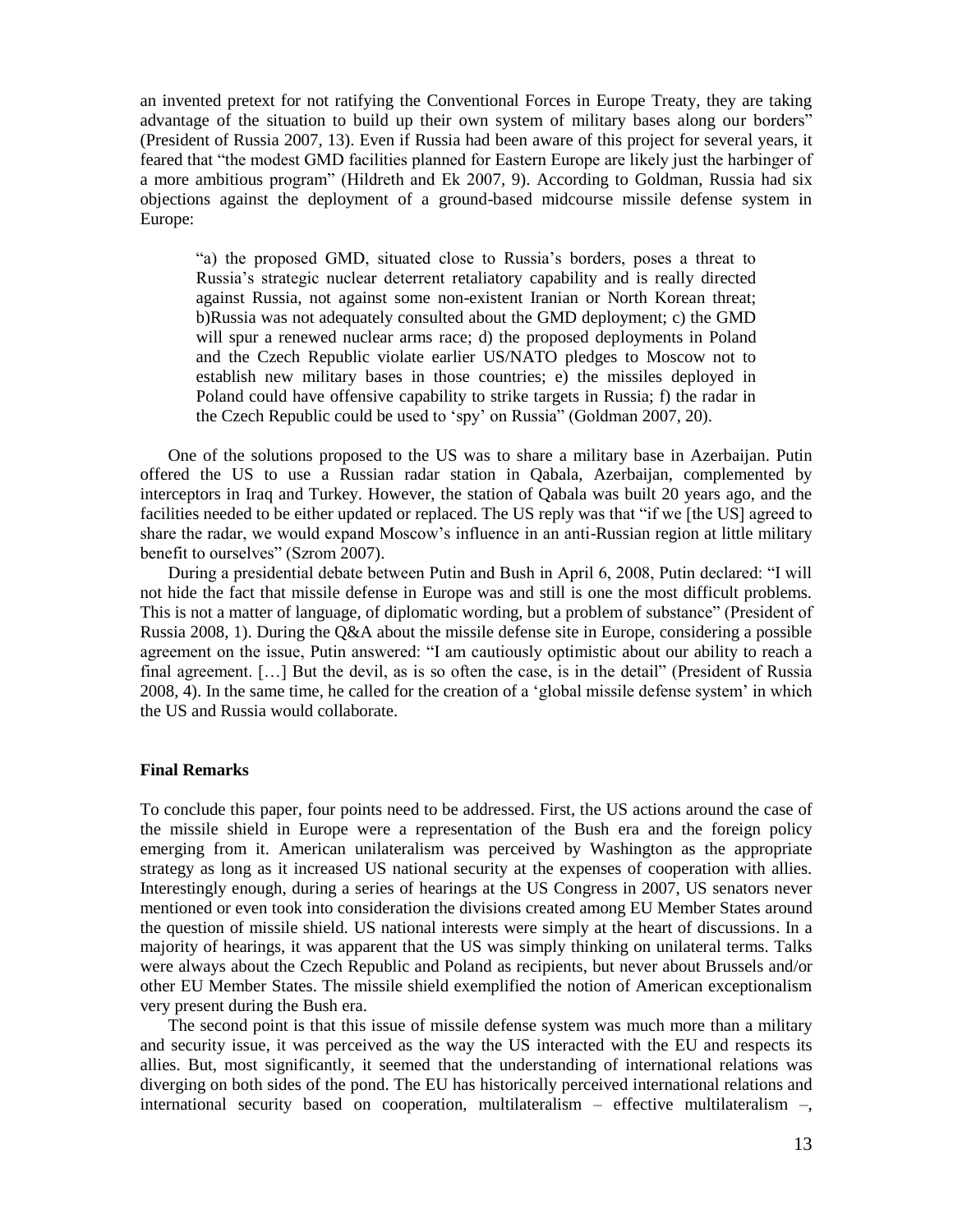diplomacy and so on as it was addressed in the 2003 *European Security Strategy*; whereas the US has been following a different path with a foreign policy based on unilateralism and hard power. This could undeniably illustrate the famous expression of the Venus versus Mars. Furthermore, the concept of the "coalition of the willing" had already damaged the way the EU perceived the US and divided Europeans, but also considerably changed European perceptions of the US and the transatlantic dynamics.

The third point that needs to be raised is about the future of the EU CFSP. Can the EU unify its foreign and security policy? and ultimately be in charged of its military destiny? With the widening of the EU, many new Member States have been extremely dependent on and to some extent bandwagoning with the EU powerhouses. Poland and the Czech Republic were no exception to the rule unless that they chose to bandwagon with the US rather than the EU. Back then, the US was perceived as a better option guaranteeing their security. The EU membership was more of a symbol of economic stability and prospective growth rather than military security. NATO and the US were and are still perceived as the real security provider.

The last point reflects on the fact that the missile shield system should have been instead placed under NATO auspices. By acting unilaterally, the US was indirectly or consciously disrupting the fragile unity of the EU over the contentious question of defense and security. This specific sector of the EU is already a problem by itself, so if a third party were to interfere it may slow down the deepening process of the institutional evolution of the second pillar in the long term. The lesson of this chapter is simple: the EU needs to find a way to solve its problems through the use of a single voice. This has been a real challenge considering the centrality of nation-states and the limited power of the High Representative. However it appears that even today after the adoption of the Treaty of Lisbon and the creation of the External European Action Service, the EU would have been in a similar situation, no unity and national responses.

#### **Bibliography**

- Adomeit, Hannes. 2007. "Putin"s Security Policies and US Missile Defense in Europe: is an Arms Race "Inevitable"?" in "The US-German-Russian Triangle: German-Russian Relations and the Impact on the Transatlantic Agenda," *American Institute for Contemporary German Studies*. Working Paper Series.
- Allison, Roy, Margot Light, and Stephen White. 2006. *Putin's Russia and the Enlarged Europe*. London: Royal Institute of International Affairs.
- Applebaum, Anne. 2007. "Putin is playing a dangerous game," *American Enterprise Institute for Public Policy Research*, June 5.
- Balzacq, Thierry, and Sergio Carrera, eds. 2006. *Security versus freedom? A challenge for Europe's Future*. Burlington: Ashgate.
- Barber, Lionel, Neil Buckley, and Catherine Belton. 2008. "Interview transcript: Dmitry Medvedev," *The Financial Times*, March 24.
- Bauer, Thomas, and Florian Baumann. 2007. "Missiles for Europe? US plans expose Europe"s strategic weaknesses," *CAP*, Policy Analysis, No. 3, July.
- Beste, Ralf; von Hammerstein, Konstantin; von Ilsemann, Siegesmund; and Mascolo, Georg. 2007. "America"s controversial missile shield. Where does Germany stand?" *Spiegel Online*, March 26.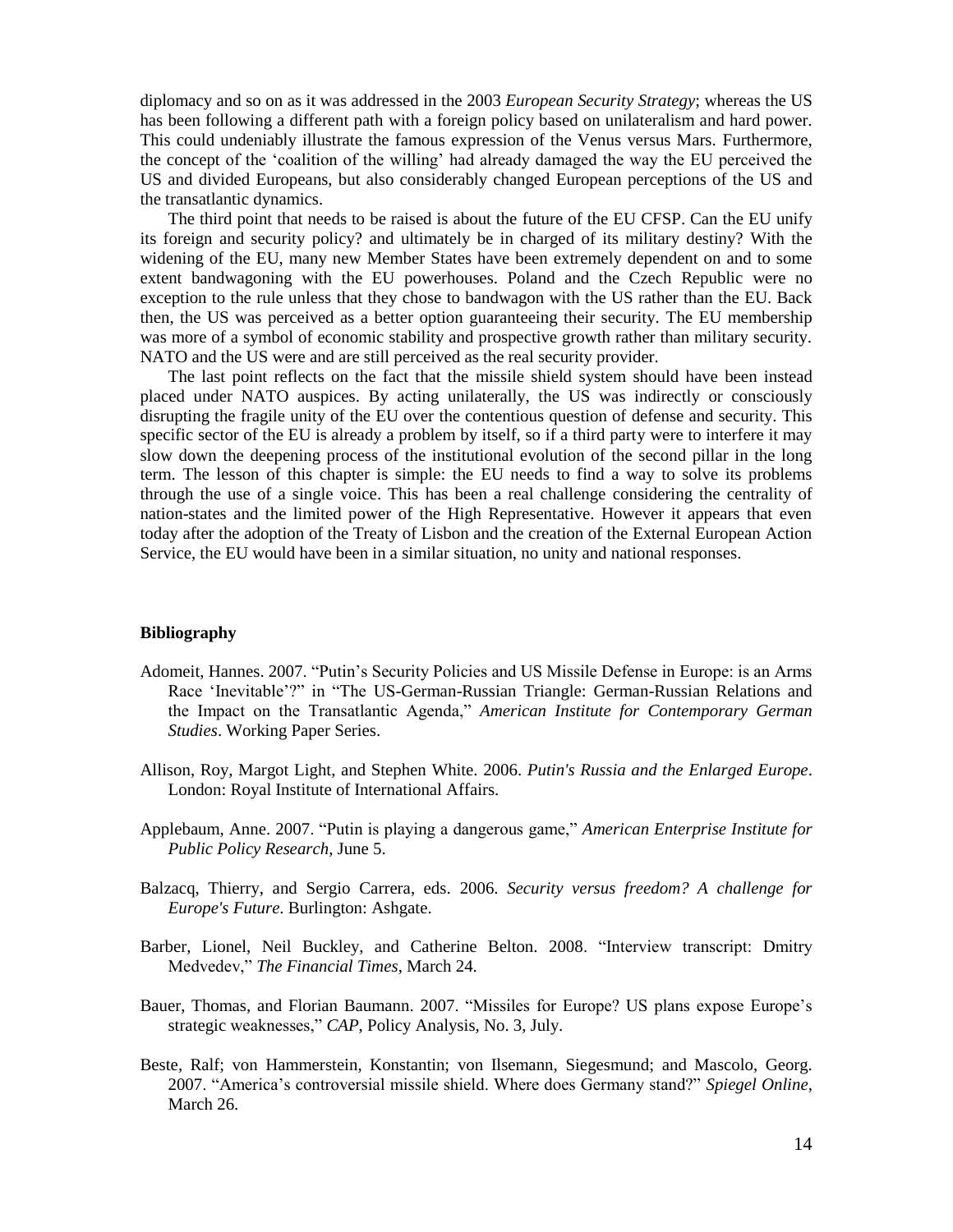- Bitter, Alexander. 2007. "NATO and Missile Defense. Implications for Germany before the Bucharest summit in 2008," *German Institute for International and Security Affairs*, SWP Research Paper, December.
- Bretherton, Charlotte, and John Volger. 2006. *The European Union as a Global Actor*. New York: Routledge.
- Chomsky, Noam. 2007. "The installation of a missile defense system in Eastern Europe is, virtually, a declaration of war," *Voice of Europe*, May 31.
- Coyle, Philip. 2008a. "CDI Senior advisor Philip Coyle testifies on the costs and effectiveness of the US Missile Defense Program," *Center for Defense Information*, April, 16.
- Coyle, Philip. 2008. "Missile Defense and the Czech Republic," *The Defense Monitor*, Vol. XXXVII, No. 2, March-April.
- Coyle, Philip and Victoria Samson. 2008. "Missile Defense Malfunction: Why the Proposed US Missile Defenses in Europe will not work," *Ethics & International Affairs*, Spring.
- Gerecht, Reuel Marc. 2007. "A Rogue Intelligence State? Why Europe and America Cannot Ignore Russia." *American Entreprise Institute for Public Policy Research*. No. 2. April.
- Golovanova, Olga. 2007. "Interview with EU High Representative for the Common Foreign and Security Policy Javier Solana" *Interfax*, October 26.
- Goldman, Stuart D. 2007. "Russian Political, Economic, and Security Issues and US Interests," *CRS Report for Congress*, Order Code RL33407, Updated December 17.
- Hallenberg, Jan, and Hakan Karlsson, eds. 2006. *Changing Transatlantic Security Relations: Do the US, the EU and Russia form a New Strategic Triangle?* New York: Routledge.
- Herspring, Dale R., eds. 2007. *Putin's Russia: Past Imperfect, Future Uncertain*. Lanham: Rowman & Littlefield Pub.
- High Representative for CFSP. 2007. "Transcript of joint press conference of German Foreign Minister Frank-Walter Steinmeier, EU High Representative Javier Solana, EU Commissioner for External Relations Benita Ferrero-Waldner, and US Secretary of State Condoleezza Rica," S096/07, March 19.
- Hildreth, Steven A. 2007. "Ballistic Missile Defense: Historical Overview." *CRS Report for Congress*. RS22120. July 9.
- Hildreth, Steven A., Carl Ek. 2007. "Long-Range Ballistic Missile Defense in Europe." *CRS Report for Congress*. RL34051. June 22.
- Hildreth, Steven A., Carl Ek. 2008. "Long-Range Ballistic Missile Defense in Europe." *CRS Report for Congress*. RL34051. January 9.
- Ilgen, Thomas L., eds. 2006. *Hard Power, Soft Power and the Future of Transatlantic Relations*. Burlington: Ashgate.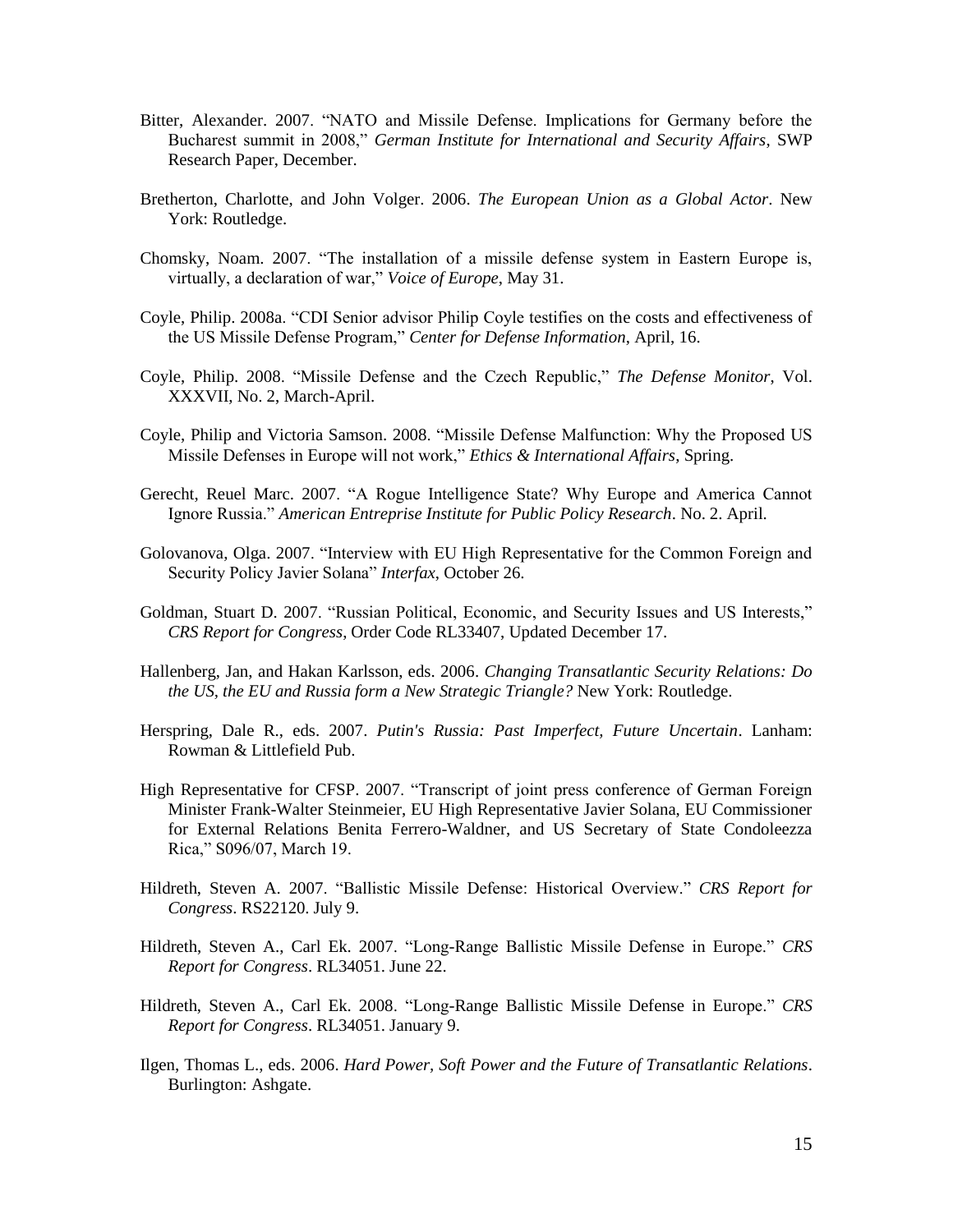- Johnson, Debra and Paul Robinson, eds. 2005. *Perspectives on EU-Russia Relations*. New York: Routledge.
- Kagan, Robert. 2008. "New Europe, Old Russia." *The Washington Post*, February 6, 2008.
- Kanet, Roger E., eds. 2007. *Russia. Re-emerging Great Power.* New York: Palgrave Macmillan.
- Kull, Steven, John Steinbruner, Nancy Gallagher, Clay Ramsay, and Evan Lewis. 2008. *Americans and Russians on space weapons.* World Public Opinion.org, January 24.
- Lange, Sascha, Oliver Thranert. 2007. "Missile Defense in and for Europe?" *German Institute for International and Security Affairs*. SWP Comments 8. April.
- Layne, Christopher. 2006. *The Peace of Illusions. American Grand Strategy from 1940 to the Present*. Ithaca and London: Cornell University Press.
- Lindstrom, Gustav. 2007. "The Potential unintended consequences of missile defense in Europe," *European Union Institute for Security Studies*, Newsletter No. 23, July.
- Lindstrom, Gustav. 2008. "Missile defense in Europe the political and security dimensions," *European Union Institute for Security Studies*, ISS Policy Brief, February.
- Lucas, Edward. 2008. *The New Cold War. The Future of Russia and the Threat to the West.* New York: Palgrave Macmillan.
- Mcardle Kelleher, Catherine. 2007. "Debates over missile defense in Europe: Sound, Fury, and signifying?" in "The US-German-Russian Triangle: German-Russian Relations and the Impact on the Transatlantic Agenda," *American Institute for Contemporary German Studies*. Working Paper Series.
- Medvedev, Sergei. 2004. *Rethinking the National Interest: Putin's Turn in Russian Foreign Policy*. Garmisch-Partenkirchen, Deutschland: George C. Marshall European Center for Security Studies.
- Missile Defense Agency 2007a. "Missile Defense Worldwide," *Department of Defense*, BMDS Booklet, Fifth Edition.
- Missile Defense Agency. 2007b. "Proposed US missile defense assets in Europe," *Department of Defense*, June 15.
- Mongrenier, Jean-Sylvestre. 2007. "L"Europe et le bouclier antimissile américain. Impolitique et désillusions du projet européen." *Institut Thomas More*, Série Géopolitique européenne, No. 13, Novembre.

National Intelligence Estimate. 2007. "Iran: Nuclear Intentions and Capabilities," November.

Pozzo di Borgo, Yves. 2007. "Rapport d"information fait au nom de la délégation pour l"Union Européenne sur les relations entre l"Union Européenne et la Fédération de Russie," *Sénat*, Session Ordinaire de 2006-2007, No 307, 10 Mai.

President of Russia. 2007. "Annual address to the Federal Assembly," April 26.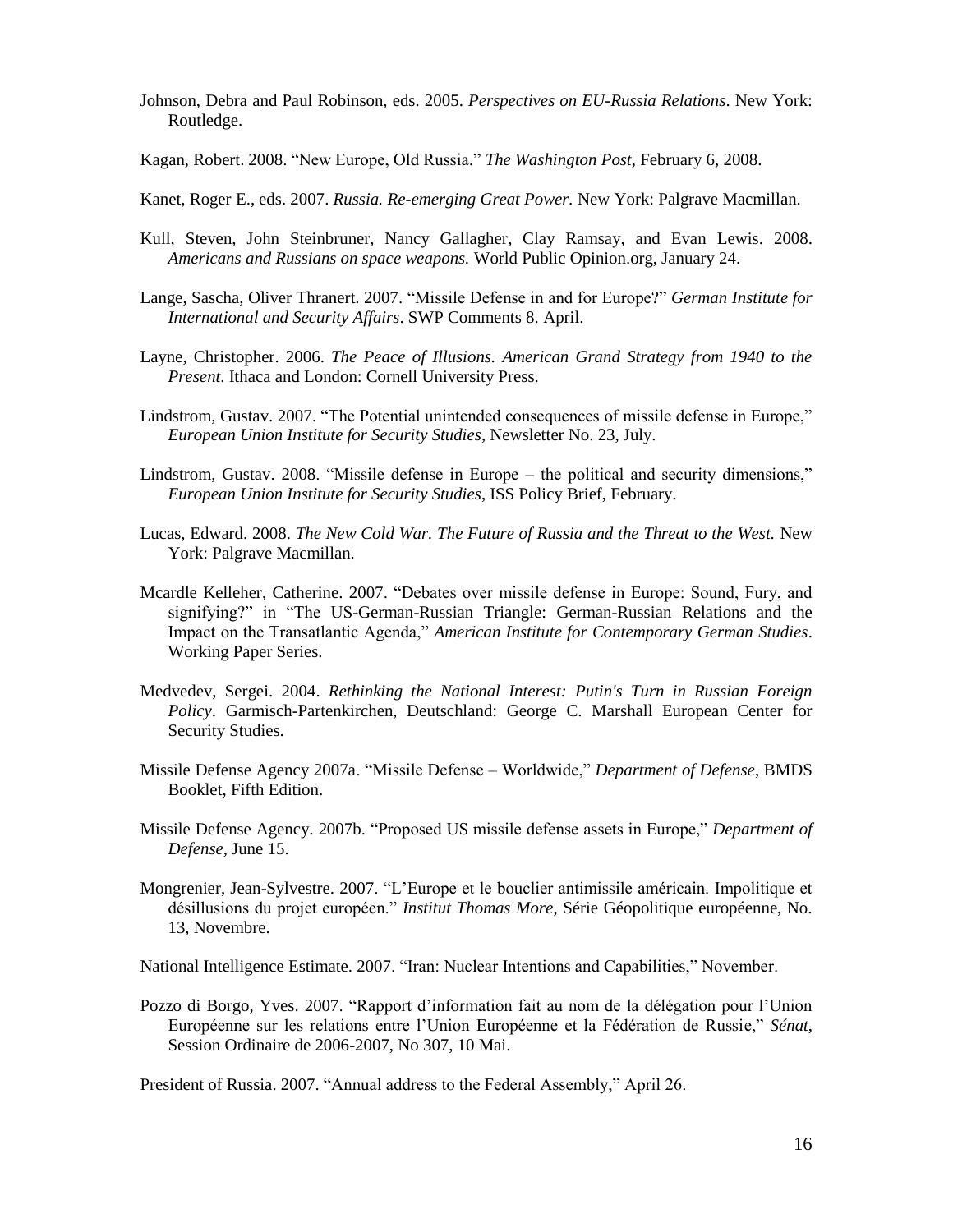President of Russia. 2008. "Press Conference following Russian-US talks," April 6.

- Reuters. 2007a. "Cold Wars, Star Wars. Washington"s missile strategy for Europe provokes Russia." *Spiegel Online*, January, 23rd .
- Reuters. 2007b. "Merkel warns against a divided Europe," *Spiegel Online*, March 21.
- Rood, John. 2007. "International Missile defense: Challenges for Europe," *US Department of State*, February 27.
- Rosefielde, Steven. 2005. *Russia in the 21st century: The Prodigal Superpower*. New York: Cambridge University Press.
- Rosenzweig, Alexis. 2008. "Bouclier antimissile: "the débats en France restent marginaux"," *Radio Prague*, 8 Janvier.
- Samson, Victoria. 2008a. "Missile defense spending FY 09-13," *Center for Defense Information*, April 14.
- Samson, Victoria. 2008b. "Missile defense spending through FY 13: \$62.5 billion," *Center for Defense Information*, April 15.
- Samson, Victoria, and Philip Coyle. 2008. "Missile Defense and Arms Control: 25 year later," *Center for Defense Information*, March 21.
- Schlosser, François. 2008. "La Pologne entre l"Europe et… la Russie par Bronislaw Geremek," *Le Nouvel Observateur*, 11 Avril.
- Shevtsova, Lilia. 2008. Think again: Vladimir Putin. *Foreign Policy*. January/February
- Shevtsova, Lilia. 2007. *Russia-Lost in Transition. The Yeltsin and Putin Legacies.* Washington DC: Carnegie Endowment for International Peace.
- Solana, Javier. 2008. "High Representative Solana Interview for Adevarul (Romania)" April, 3.
- Spiegel Staff. 2007a. "Europe divided over US Missile Defense Plan," *Spiegel*, May 03.
- Spiegel Staff. 2007b. "Europe doesn"t need new missiles," *Spiegel*, March 20.
- Szrom, Charlie. 2007. "Shortsighted on the shield," *American Enterprise Institute for Public Policy Research*, October 31.
- Trenin, Dmitri V. 2007. Russia's Strategic Choices. *Carnegie Endowment for International Peace*, Policy Brief no. 50. May
- Trenin, Dmitri V. 2007. *Getting Russia Right*. Washington DC: Carnegie Endowment for International Peace.

Union of Concerned Scientists. 2008. "Missile Defense," Section Global Security.

Union of Concerned Scientists. 2007. "Nuclear weapons and missile defense heat up" Section Global Security, July 6.